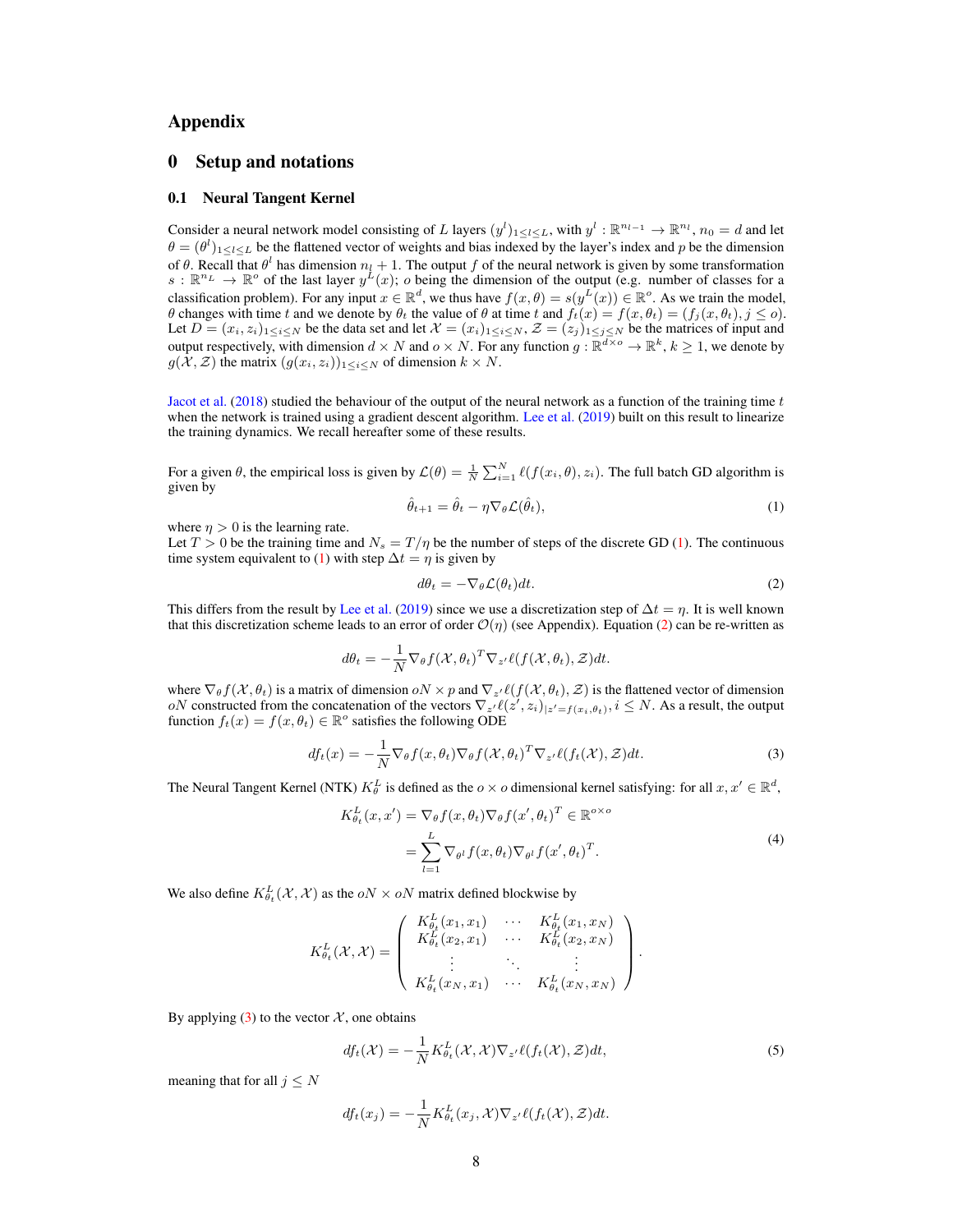**Infinite width dynamics.** In the case of an FFNN, Jacot et al. (2018) proved that, with GD, the kernel  $K_{\theta_t}^L$  converges to a kernel  $K^L$  which depends only on L (number of layers) for all  $t < T$  when  $n_1, n_2, ..., n_L \to \in$ where T is an upper bound on the training time, under the technical assumption  $\int_0^T ||\nabla_z \ell(f_t(\mathcal{X}, \mathcal{Z}))||_2 dt < \infty$ a.s. with respect to the initialization weights. The infinite width limit of the training dynamics is given by

$$
df_t(\mathcal{X}) = -\frac{1}{N} K^L(\mathcal{X}, \mathcal{X}) \nabla_{z'} \ell(f_t(\mathcal{X}), \mathcal{Z}) dt, \tag{6}
$$

We note hereafter  $\hat{K}^L = K^L(\mathcal{X}, \mathcal{X})$ . As an example, with the quadratic loss  $\ell(z', z) = \frac{1}{2}||z' - z||^2$ , [\(6\)](#page-1-0) is equivalent to

<span id="page-1-0"></span>
$$
df_t(\mathcal{X}) = -\frac{1}{N}\hat{K}^L(f_t(\mathcal{X}) - \mathcal{Z})dt,
$$
\n(7)

which is a simple linear model that has a closed-form solution given by

$$
f_t(\mathcal{X}) = e^{-\frac{1}{N}\hat{K}^L t} f_0(\mathcal{X}) + (I - e^{-\frac{1}{N}\hat{K}^L t}) \mathcal{Z}.
$$
 (8)

For general input  $x \in \mathbb{R}^d$ , we have

$$
f_t(x) = f_0(x) + \gamma(x, \mathcal{X})(I - e^{-\frac{1}{N}\hat{K}^L t})(\mathcal{Z} - f_0(\mathcal{X})).
$$
\n(9)

where  $\gamma(x) = K^L(x, \mathcal{X}) K^L(\mathcal{X}, \mathcal{X})^{-1}$ .

## 0.2 The Architecture

Let  $\phi$  be the ReLU activation function. We consider the following architecture

**FeedForward Fully-Connected Neural Network (FFNN).** Consider an FFNN of depth L, widths  $(n_l)_{1\leq l\leq L}$ , weights  $w^l$  and bias  $b^l$ . For some input  $x \in \mathbb{R}^d$ , the forward propagation using the NTK parameterization is given by

$$
y_i^1(x) = \frac{\sigma_w}{\sqrt{d}} \sum_{j=1}^d w_{ij}^1 x_j + \sigma_b b_i^1
$$
  

$$
y_i^l(x) = \frac{\sigma_w}{\sqrt{n_{l-1}}} \sum_{j=1}^{n_{l-1}} w_{ij}^l \phi(y_j^{l-1}(x)) + \sigma_b b_i^l, \quad l \ge 2.
$$
 (10)

# 1 Proof techniques

The techniques used in the proofs range from simple algebraic manipulation to tricky inequalities.

**Lemmas [1,](#page-7-0) [2.](#page-12-0)** The proofs of these lemmas are simple and follow the same inductive argument as in the proof of the original NTK result in Jacot et al. (2018). Note that these results can also be obtained by simple application of the Master Theorem in Yang (2020) using the framework of Tensor Programs.

**Proposition [1,](#page-11-0) Theorems 1, 2.** The proof of these results follow two steps; Firstly, estimating the asymptotic behaviour of the NTK in the limit of large depth; secondly, controling these behaviour using upper/lower bounds. We analyse the asymptotic behaviour of the NTK of FFNN using existing results on signal propagation in deep FFNN.

It is relatively easy to control the dynamics of the NTK in the Ordered/Chaotic phase, however, the dynamics become a bit complicated on the Edge of Chaos and technical lemmas which we call Appendix Lemmas are introduced for this purpose.

**Proposition 2.** The spectral decomposition of zonal kernels on the sphere is a classical result in spectral theory which was recently applied to Neural Tangent Kernel Geifman et al. (2020); Cao et al. (2020); ?. In order to prove the convergence of the eigenvalues, we use Dominated Convergence Theorem, leveraging the asymptotic results in Proposition [1](#page-8-0) and Theorems [1,](#page-11-0) 2.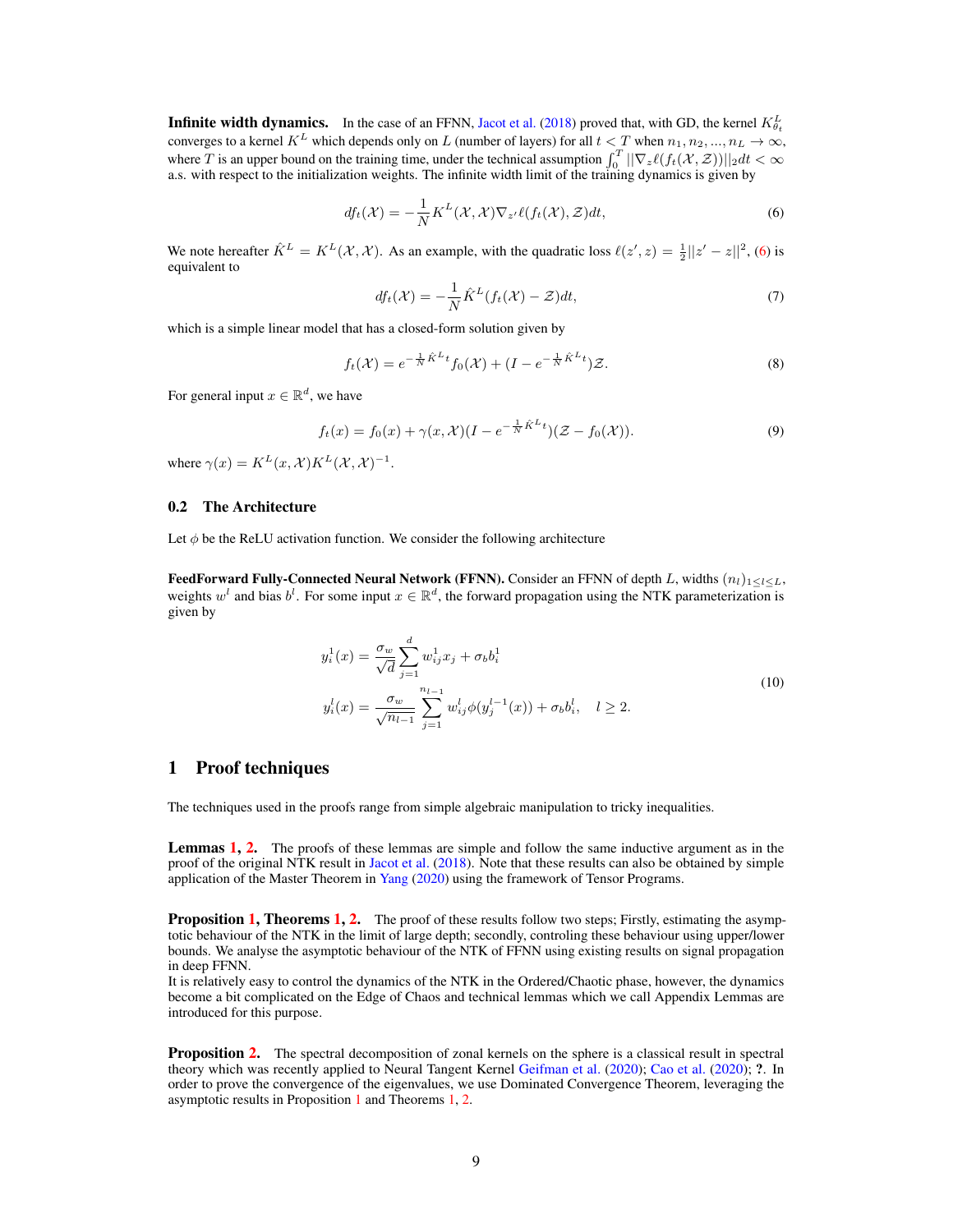# 2 The infinite width limit

### 2.1 Forward propagation

**FeedForward Neural Network.** For some input  $x \in \mathbb{R}^d$ , the propagation of this input within the network is given by

$$
y_i^1(x) = \frac{\sigma_w}{\sqrt{d}} \sum_{j=1}^d w_{ij}^1 x_j + \sigma_b b_i^1
$$
  

$$
y_i^l(x) = \frac{\sigma_w}{\sqrt{n_{l-1}}} \sum_{j=1}^{n_{l-1}} w_{ij}^l \phi(y_j^{l-1}(x)) + \sigma_b b_i^l, \quad l \ge 2
$$

Where  $\phi : \mathbb{R} \to \mathbb{R}$  is the activation function. When we take the limit  $n_{l-1} \to \infty$  recursively over l, this implies, using Central Limit Theorem, that  $y_i^l(x)$  is a Gaussian variable for any input x. This gives an error of order  $\mathcal{O}(1/\sqrt{n_1-1})$  (standard Monte Carlo error). More generally, an approximation of the random process  $y_i^l(.)$  by a Gaussian process was first proposed by Neal (1995) in the single layer case and has been extended to the multiple layer case by Lee et al. (2018) and Matthews et al. (2018). The limiting Gaussian process kernels follow a recursive formula given by, for any inputs  $x, x' \in \mathbb{R}^d$ 

$$
\kappa^{l}(x, x') = \mathbb{E}[y_i^{l}(x)y_i^{l}(x')]
$$
  
=  $\sigma_b^2 + \sigma_w^2 \mathbb{E}[\phi(y_i^{l-1}(x))\phi(y_i^{l-1}(x'))]$   
=  $\sigma_b^2 + \sigma_w^2 \Psi_{\phi}(\kappa^{l-1}(x, x), \kappa^{l-1}(x, x'), \kappa^{l-1}(x', x'))$ ,

where  $\Psi_{\phi}$  is a function that only depends on  $\phi$ . This provides a simple recursive formula for the computation of the kernel  $\kappa^l$ ; see, e.g., Lee et al. (2018) for more details.

Residual Neural Networks. The infinite width limit approximation for ResNet yields similar results with an additional residual terms. It is straighforward to see that, in the case of a ResNet with FFNN-type layers, we have that

$$
\kappa^{l}(x, x') = \kappa^{l-1}(x, x') + \sigma_b^2 + \sigma_w^2 F_{\phi}(\kappa^{l-1}(x, x), \kappa^{l-1}(x, x'), \kappa^{l-1}(x', x')),
$$

#### <span id="page-2-0"></span>2.2 Gradient Independence

In the mean-field literature of DNNs, an omnipresent approximation in prior literature is that of the gradient independence which is similar in nature to the practice of feedback alignment (Lillicrap et al., 2016). This approximation states that, for wide neural networks, the weights used for forward propagation are independent from those used for back-propagation. When used for the computation of Neural Tangent Kernel, this approximation was proven to give the exact computation for standard architectures such as FFNN, CNN and ResNets Yang (2020) (Theorem D.1).

This result has been extensively used in the literature as an approximation before being proved to yields exact computation for the NTK, and theoretical results derived under this approximation were verified empirically; see references below.

Gradient Covariance back-propagation. Analytical formulas for gradient covariance back-propagation were derived using this result, in (Hayou et al., 2019; Schoenholz et al., 2017; Yang and Schoenholz, 2017b; Lee et al., 2018; Poole et al., 2016; Xiao et al., 2018; Yang, 2019). Empirical results showed an excellent match for FFNN in Schoenholz et al. (2017), for Resnets in Yang (2019) and for CNN in Xiao et al. (2018).

Neural Tangent Kernel. The Gradient Independence approximation was implicitly used in Jacot et al. (2018) to derive the infinite width Neural Tangent Kernel (See Jacot et al. (2018), Appendix A.1). Authors have found that this infinite width NTK computed with the Gradient Independence approximation yields excellent match with empirical (exact) NTK.

We use this result in our proofs and we refer to it simply by the Gradient Independence.

# 3 Warmup: Results from the theory of signal propagation in DNNs

## 3.1 Notation

For FFNN layers, let  $q^l(x) := q^l(x, x)$  be the variance of  $y_1^l(x)$  (the choice of the index 1 is not important since, in the infinite width limit, the random variables  $(y_i^l(x))_{i \in [1:N_l]}$  are iid). Let  $q^l(x, x')$ , resp.  $c_1^l(x, x')$  be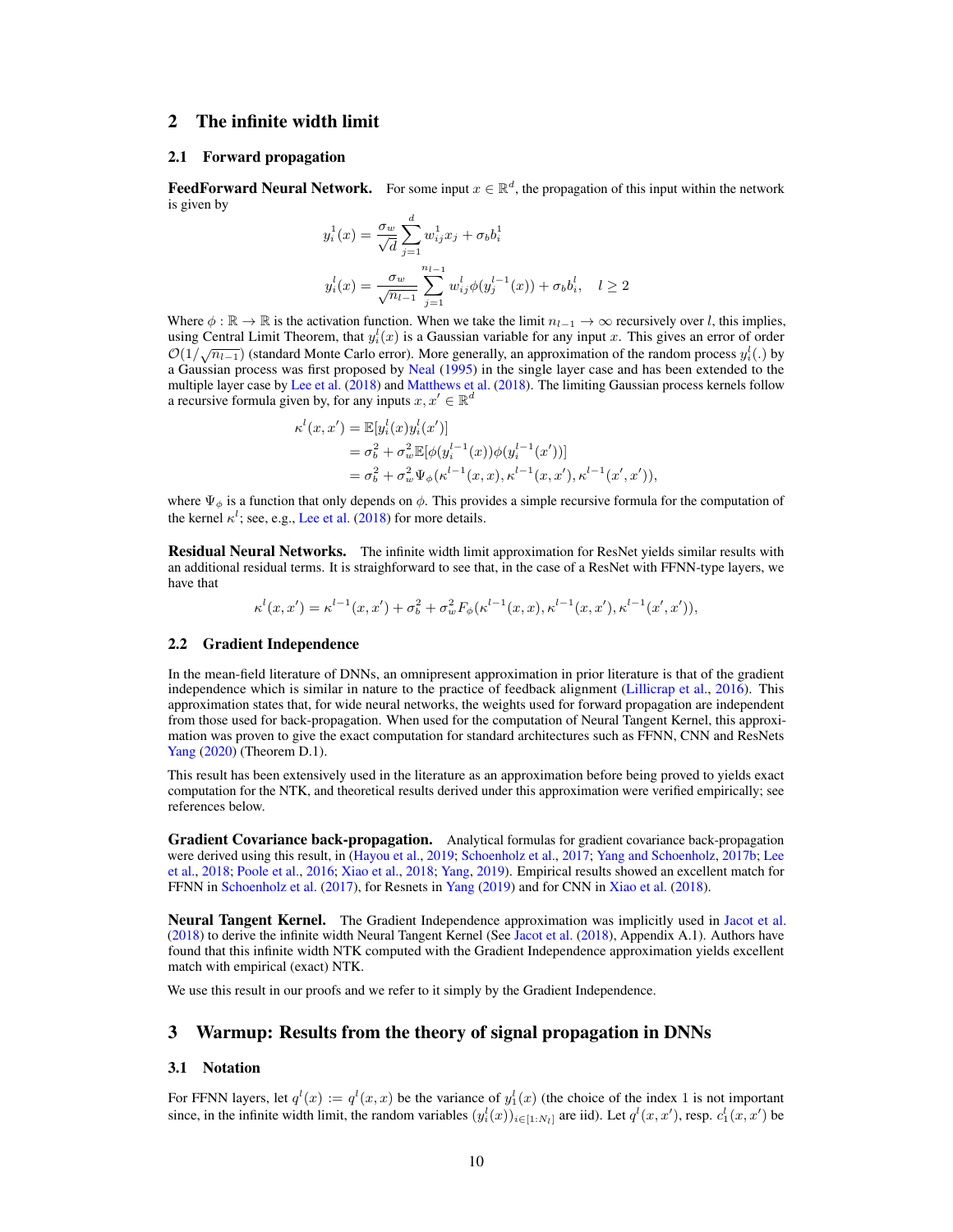the covariance, resp. the correlation between  $y_1^l(x)$  and  $y_1^l(x')$ . For Gradient back-propagation, let  $\tilde{q}^l(x, x')$  be the Gradient covariance defined by  $\tilde{q}^{l}(x, x') = \mathbb{E}\left[\frac{\partial \mathcal{L}}{\partial y_1^l}(x) \frac{\partial \mathcal{L}}{\partial y_1^l}(x')\right]$  where  $\mathcal{L}$  is some loss function. Similarly, let  $\tilde{q}^{l}(x)$  be the Gradient variance at point x. We also define  $\dot{q}^{l}(x, x') = \sigma_w^2 \mathbb{E}[\phi'(y_1^{l-1}(x))\phi'(y_1^{l-1}(x'))]$ .

### 3.1.1 Covariance propagation

Covariance propagation for FFNN. In Section 2.1, we derived the covariance kernel propagation in an FFNN. For two inputs  $x, x' \in \mathbb{R}^d$ , we have

<span id="page-3-0"></span>
$$
q^{l}(x, x') = \sigma_b^2 + \sigma_w^2 \mathbb{E}[\phi(y_i^{l-1}(x))\phi(y_i^{l-1}(x'))]
$$
\n(11)

this can be written as

$$
q^{l}(x, x') = \sigma_b^2 + \sigma_w^2 \mathbb{E}\left[\phi\left(\sqrt{q^{l}(x)}Z_1\right)\phi\left(\sqrt{q^{l}(x')}(c^{l-1}Z_1 + \sqrt{1 - (c^{l-1})^2}Z_2\right)\right], \quad Z_1, Z_2 \stackrel{iid}{\sim} \mathcal{N}(0, 1),
$$
  
with  $c^{l-1} := c^{l-1}(x, x').$ 

With ReLU, and since ReLU is positively homogeneous (i.e.  $\phi(\lambda x) = \lambda \phi(x)$  for  $\lambda > 0$ ), we have that

$$
q^{l}(x, x') = \sigma_b^2 + \frac{\sigma_w^2}{2} \sqrt{q^{l}(x)} \sqrt{q^{l}(x')} f(c^{l-1})
$$

where  $f$  is the ReLU correlation function given by Hayou et al. (2019)

$$
f(c) = \frac{1}{\pi} (c \arcsin c + \sqrt{1 - c^2}) + \frac{1}{2}c.
$$

Covariance propagation for ResNet with ReLU. In the case of ResNet, only an added residual term shows up in the recursive formula. For a ResNet with FFNN layers, the recursion reads

$$
q^{l}(x, x') = q^{l-1}(x, x') + \sigma_b^2 + \frac{\sigma_w^2}{2} \sqrt{q^{l}(x)} \sqrt{q^{l}(x')} f(c^{l-1})
$$
\n(12)

## 3.1.2 Gradient Covariance back-propagation

**Gradient back-propagation for FFNN.** The gradient back-propagation is given by

$$
\frac{\partial \mathcal{L}}{\partial y_i^l} = \phi'(y_i^l) \sum_{j=1}^{N_{l+1}} \frac{\partial \mathcal{L}}{\partial y_j^{l+1}} W_{ji}^{l+1}.
$$

where  $\mathcal L$  is some loss function. Using the Gradient Independence [2.2,](#page-2-0) we have as in Schoenholz et al. (2017)

$$
\tilde{q}^{l}(x) = \tilde{q}^{l+1}(x) \frac{N_{l+1}}{N_l} \chi(q^{l}(x)).
$$

where  $\chi(q^l(x)) = \sigma_w^2 \mathbb{E}[\phi(\sqrt{q^l(x)}Z)^2]$ .

## 3.1.3 Edge of Chaos (EOC)

Let  $x \in \mathbb{R}^d$  be an input. The convergence of  $q^l(x)$  as l increases has been studied by Schoenholz et al. (2017) and Hayou et al. (2019). In particular, under weak regularity conditions, it is proven that  $q^{l}(x)$  converges to a point  $q(\sigma_b, \sigma_w) > 0$  independent of x as  $l \to \infty$ . The asymptotic behaviour of the correlations  $c^l(x, x')$ between  $y^l(x)$  and  $y^l(x')$  for any two inputs x and x' is also driven by  $(\sigma_b, \sigma_w)$ : the dynamics of  $c^l$  is controlled by a function f i.e.  $c^{l+1} = f(c^l)$  called the correlation function. The authors define the EOC as the set of parameters  $(\sigma_b, \sigma_w)$  such that  $\sigma_w^2 \mathbb{E}[\phi'(\sqrt{q(\sigma_b, \sigma_w)}Z)^2] = 1$  where  $Z \sim \mathcal{N}(0, 1)$ . Similarly the Ordered, resp. Chaotic, phase is defined by  $\sigma_w^2 \mathbb{E}[\phi'(\sqrt{q(\sigma_b, \sigma_w)}Z)^2] < 1$ , resp.  $\sigma_w^2 \mathbb{E}[\phi'(\sqrt{q(\sigma_b, \sigma_w)}Z)^2] > 1$ . On the Ordered phase, the gradient will vanish as it backpropagates through the network, and the correlation  $c^l(x, x')$ converges exponentially to 1. Hence the output function becomes constant (hence the name 'Ordered phase'). On the Chaotic phase, the gradient explodes and the correlation converges exponentially to some limiting value  $c < 1$  which results in the output function being discontinuous everywhere (hence the 'Chaotic' phase name). On the EOC, the second moment of the gradient remains constant throughout the backpropagation and the correlation converges to 1 at a sub-exponential rate, which allows deeper information propagation. Hereafter,  $f$ will always refer to the correlation function.

We initialize the model with  $w_{ij}^l, b_i^l \stackrel{iid}{\sim} \mathcal{N}(0,1)$ , where  $\mathcal{N}(\mu, \sigma^2)$  denotes the normal distribution of mean  $\mu$ and variance  $\sigma^2$ . In the remainder of this appendix, we assume that the following conditions are satisfied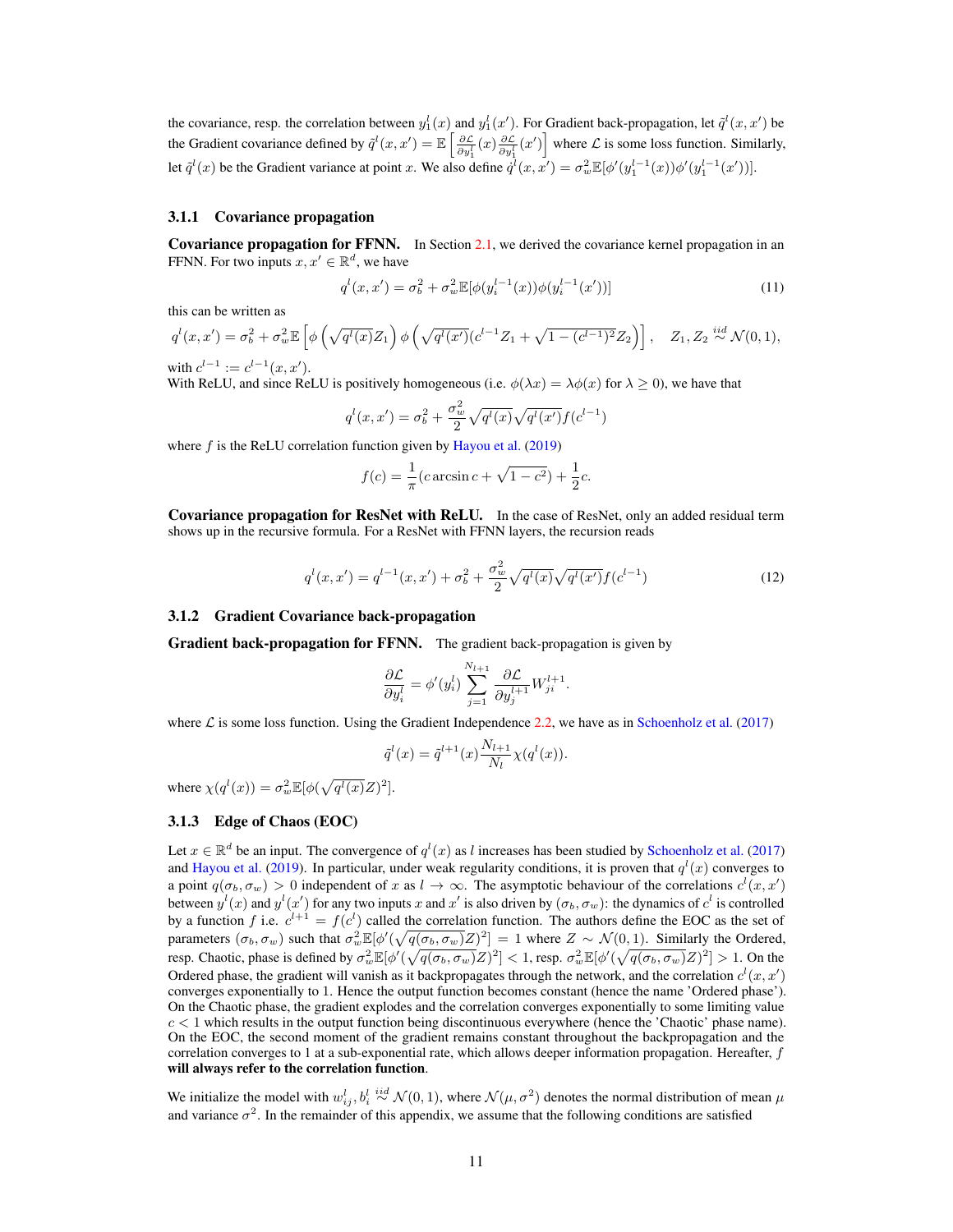- The input data is a subset of a compact set E of  $\mathbb{R}^d$ , and no two inputs are co-linear.
- All results are derived in the limit of infinitely wide networks.

#### 3.2 Some results from the information propagation theory

## Results for FFNN with Tanh activation.

<span id="page-4-1"></span>**Fact 1.** For any choice of  $\sigma_b, \sigma_w \in \mathbb{R}^+$ , there exist  $q, \lambda > 0$  such that for all  $l \ge 1$ ,  $\sup_{x \in \mathbb{R}^d} |q^l(x, x) - q| \le$ e <sup>−</sup>λl*. (Equation (3) and conclusion right after in Schoenholz et al. (2017)).*

<span id="page-4-3"></span>Fact 2. On the Ordered phase, there exists  $\gamma > 0$  such that  $\sup_{x,x'\in\mathbb{R}^d} |c^l(x,x') - 1| \leq e^{-\gamma l}$ . (Equation (8) *in Schoenholz et al. (2017))*

<span id="page-4-7"></span>**Fact 3.** Let  $(\sigma_b, \sigma_w) \in EOC$ . Using the same notation as in fact [4,](#page-4-0) we have that  $\sup_{(x,x') \in B_{\epsilon}} |1 - c^l(x,x')|$  =  $\mathcal{O}(l^{-1})$ . (Proposition 3 in Hayou et al. (2019)).

<span id="page-4-0"></span>Fact 4. Let  $B_{\epsilon} = \{(x, x') \in \mathbb{R}^d : c^1(x, x') < 1 - \epsilon\}$ . On the chaotic phase, there exist  $c < 1$  such that for  $all \epsilon \in (0,1)$ , there exists  $\gamma > 0$  such that  $\sup_{(x,x') \in B_{\epsilon}} |c^l(x,x') - c| \leq e^{-\gamma l}$ . (Equations (8) and (9) in *Schoenholz et al. (2017))*

**Fact 5** (Correlation function). *The correlation function*  $f$  *is defined by*  $f(x) =$ **act 5** (Correlation function). The correlation function for a aefined by  $f(x) = \frac{\sigma_b^2 + \sigma_w^2 \mathbb{E}[\phi(\sqrt{q}Z_1)\phi(\sqrt{q}(xZ_1+\sqrt{1-x^2}Z_2))] }{q}$  $f(x) = \frac{\sigma_b^2 + \sigma_w^2 \mathbb{E}[\phi(\sqrt{q}Z_1)\phi(\sqrt{q}(xZ_1+\sqrt{1-x^2}Z_2))] }{q}$  $f(x) = \frac{\sigma_b^2 + \sigma_w^2 \mathbb{E}[\phi(\sqrt{q}Z_1)\phi(\sqrt{q}(xZ_1+\sqrt{1-x^2}Z_2))] }{q}$  where q is given in Fact *1* and  $Z_1, Z_2$  are iid standard Gaus*sian variables.*

<span id="page-4-2"></span>**Fact 6.** *f* has a derivative of any order  $j \ge 1$  given by

$$
f^{(j)}(x) = \sigma_w^2 q^{j-1} \mathbb{E}[\phi^{(j)}(Z_1)\phi^{(j)}(xZ_1 + \sqrt{1 - x^2}Z_2)], \quad \forall x \in [-1, 1]
$$

*As a result, we have that*  $f^{(j)}(1) = \sigma_w^2 q^{j-1} \mathbb{E}[\phi^{(j)}(Z_1)^2] > 0$  for all  $j \ge 1$ .

The proof of the previous fact is straightforward following the same integration by parts technique as in the proof of Lemma 1 in Hayou et al. (2019). The result follows by induction.

<span id="page-4-5"></span>**Fact 7.** Let  $(\sigma_b, \sigma_w) \in EOC$ . We have that  $f'(1) = 1$  (by definition of EOC). As a result, the Taylor expansion *of* f *near 1 is given by*

$$
f(c) = c + \alpha (1 - c)^{2} - \zeta (1 - c)^{3} + O((1 - c)^{4}).
$$

*where*  $\alpha, \zeta > 0$ *.* 

*Proof.* The proof is straightforward using fact [6,](#page-4-2) and integral-derivative interchanging.

# $\Box$

#### Results for FFNN with ReLU activation.

**Fact 8.** The ordered phase for ReLU is given by  $Ord = \{(\sigma_b, \sigma_w) \in (\mathbb{R}^+)^2 : \sigma_w < \sqrt{2}\}$ . Moreover, for any  $(\sigma_b, \sigma_w) \in \text{Ord}$ , there exist  $\lambda$  such that for all  $l \geq 1$ ,  $\sup_{x \in \mathbb{R}^d} |q^l(x, x) - q| \leq e^{-\lambda l}$ , where  $q = \frac{\sigma_b^2}{1 - \sigma_w^2/2}$ .

The proof is straightforward using equation [\(11\)](#page-3-0).

<span id="page-4-4"></span>**Fact 9.** For any  $(\sigma_b, \sigma_w)$  in the Ordered phase, there exist  $\lambda$  such that for all  $l \geq 1$ ,  $\sup_{(x,x')\in\mathbb{R}^d} |c^l(x,x') 1 \leq e^{-\lambda l}$ .

The proof of this claim follows from standard Banach Fixed point theorem in the same fashion as for Tanh in Schoenholz et al. (2017).

Fact 10. *The Chaotic phase for ReLU is given by*  $Ch = \{(\sigma_b, \sigma_w) \in (\mathbb{R}^+)^2 : \sigma_w > \sqrt{2}\}$ *. Moreover, for any*  $(\sigma_b, \sigma_w) \in \text{Ch}$ , for all  $l \geq 1$ ,  $x \in \mathbb{R}^d$ ,  $q^l(x, x) \gtrsim (\sigma_w^2/2)^l$ .

The variance explodes exponentially on the Chaotic phase, which means the output of the Neural Network can grow arbitrarily in this setting. Hereafter, when no activation function is mentioned, and when we choose  $\sigma_{(a,b,\sigma_w)}$  on the Ordered/Chaotic phase", it should be interpreted as " $(\sigma_b, \sigma_w)$  on the Ordered phase" for ReLU and " $(\sigma_b, \sigma_w)$  on the Ordered/Chaotic phase" for Tanh.

<span id="page-4-6"></span>**Fact 11.** For ReLU FFNN on the EOC, we have that  $q^{l}(x, x) = \frac{\sigma_w^2}{d} ||x||^2$  for all  $l \ge 1$ .

The proof is straightforward using equation [11](#page-3-0) and that  $(\sigma_b, \sigma_w) = (0, \sqrt{2})$  on the EOC.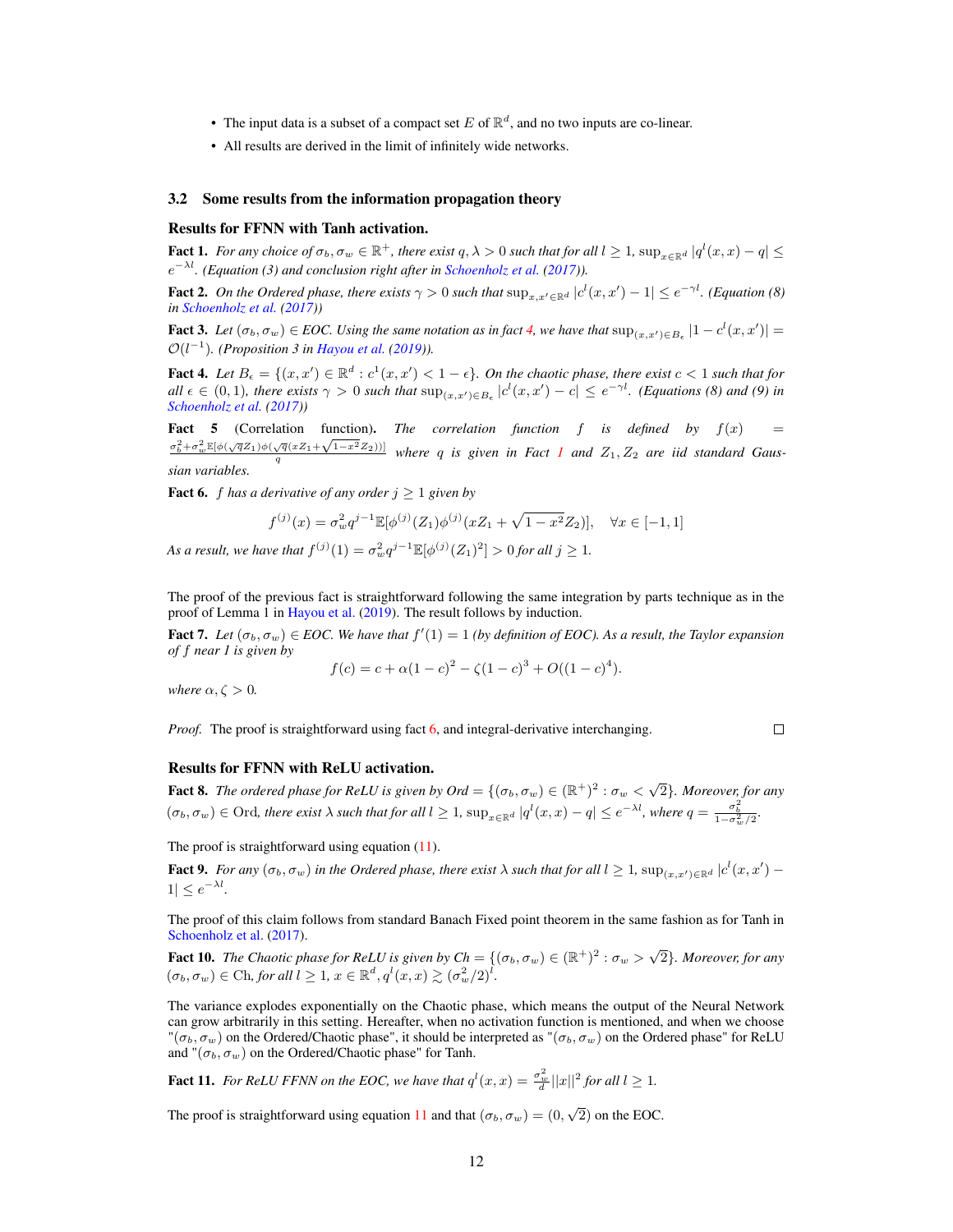<span id="page-5-0"></span>**Fact 12.** The EOC of ReLU is given by the singleton  $\{(\sigma_b, \sigma_w) = (0, \sqrt{2})\}$ . In this case, the correlation *function of an FFNN with ReLU is given by*

$$
f(x) = \frac{1}{\pi} (x \arcsin x + \sqrt{1 - x^2}) + \frac{1}{2}x
$$

*(Proof of Proposition 1 in Hayou et al. (2019)).*

<span id="page-5-1"></span>**Fact 13.** *Let*  $(\sigma_b, \sigma_w) \in EOC$ . Using the same notation as in fact [4,](#page-4-0) we have that

$$
\sup_{(x,x') \in B_{\epsilon}} |1 - c^{l}(x, x')| = \mathcal{O}(l^{-2})
$$

*(Follows straightforwardly from Proposition 1 in Hayou et al. (2019)).*

<span id="page-5-2"></span>Fact 14. *We have that*

$$
f(c) = c + s(1 - c)^{3/2} + b(1 - c)^{5/2} + O((1 - c)^{7/2}
$$
\n(13)

*with*  $s = \frac{2\sqrt{2}}{3\pi}$  *and*  $b = \frac{\sqrt{2}}{30\pi}$ *.* 

This result was proven in Hayou et al. (2019) (in the proof of Proposition 1) for order 3/2, the only difference is that here we push the expansion to order 5/2.

#### General results on the correlation function.

<span id="page-5-4"></span>Fact 15. *Let* f *be either the correlation function of Tanh or ReLU. We have that*

- $f(1) = 1$  *(Lemma 2 in Hayou et al. (2019)).*
- On the ordered phase  $0 < f'(1) < 1$  (By definition).
- *On the Chaotic phase*  $f'(1) > 1$  *(By definition).*
- *On the EOC,*  $f'(1) = 1$  *(By definition).*
- *On the Ordered phase and the EOC,* 1 *is the unique fixed point of* f *(Hayou et al. (2019)).*
- *On the Chaotic phase,* f *has two fixed points,* 1 *which is unstable, and* c < 1 *which is a stable fixed point Schoenholz et al. (2017).*

<span id="page-5-3"></span>**Fact 16.** Let  $\epsilon \in (0,1)$ . On the Ordered/Chaotic phase, with either ReLU or Tanh, there exists  $\alpha \in (0,1)$ ,  $\gamma > 0$ *such that*

$$
\sup_{(x,x')\in B_{\epsilon}} |f'(c^l(x,x')) - \alpha| \le e^{-\gamma l}
$$

*Proof.* This result follows from a simple first order expansion inequality. For Tanh on the Ordered phase, we have that

$$
\sup_{(x,x') \in B_{\epsilon}} |f'(c^{l}(x,x')) - f'(1)| \le \zeta_l \sup_{(x,x') \in B_{\epsilon}} |c^{l}(x,x') - 1|
$$

where  $\zeta_l = \sup_{t \in (\min_{(x, x' \in B_\epsilon)} c^l(x, x'), 1)} |f''(t)| \to |f''(1)|$ . We conclude for Ordered phase with Tanh using fact [2.](#page-4-3) The same argument can be used for Chaotic phase with Tanh using fact [4;](#page-4-0) in this case,  $\alpha = f'(c)$  where  $c$  is the unique stable fixed point of the correlation function  $f$ .

On the Ordered phase with ReLU, let  $\tilde{f}$  be the correlation function. It is easy to see that  $\tilde{f}'(c) = \frac{\sigma_w^2}{2} f'(c)$  where f is given in fact [12.](#page-5-0)  $f'(x) = 1 - \frac{\sqrt{2}}{\pi} (1-x)^{1/2} + \mathcal{O}((1-x)^{3/2})$ . Therefore, there exists  $l_0, \zeta > 0$  such that for  $l > l_0$ ,

$$
\sup_{(x,x') \in B_{\epsilon}} |f'(c^l(x,x')) - f'(1)| \le \zeta \sup_{(x,x') \in B_{\epsilon}} |c^l(x,x') - 1|^{1/2}
$$

 $\Box$ 

We conclude using fact [9.](#page-4-4)

## Asymptotic behaviour of the correlation in FFNN.

<span id="page-5-5"></span>Appendix Lemma 1 (Asymptotic behaviour of  $c^l$  for ReLU). *Let*  $(\sigma_b, \sigma_w) \in EOC$  and  $\epsilon \in (0, 1)$ *. There exist universal constants*  $\kappa, \kappa', \kappa'' > 0$  (that do not depend on any parameter) such that

$$
\sup_{(x,x') \in B_{\epsilon}} \left| c^{l}(x,x') - 1 + \frac{\kappa}{l^{2}} - \kappa' \frac{\log(l)}{l^{3}} \right| = \mathcal{O}(l^{-3})
$$
  

$$
\sup_{(x,x') \in B_{\epsilon}} \left| f'(c^{l}(x,x')) - 1 + \frac{3}{l} - \kappa'' \frac{\log(l)}{l^{2}} \right| = \mathcal{O}(l^{-2}).
$$

*and,*

$$
\sup_{(x,x') \in B_{\epsilon}} \left| f'(c^l(x,x')) - 1 + \frac{3}{l} - \kappa'' \frac{\log(l)}{l^2} \right| = \mathcal{O}(l^{-2})
$$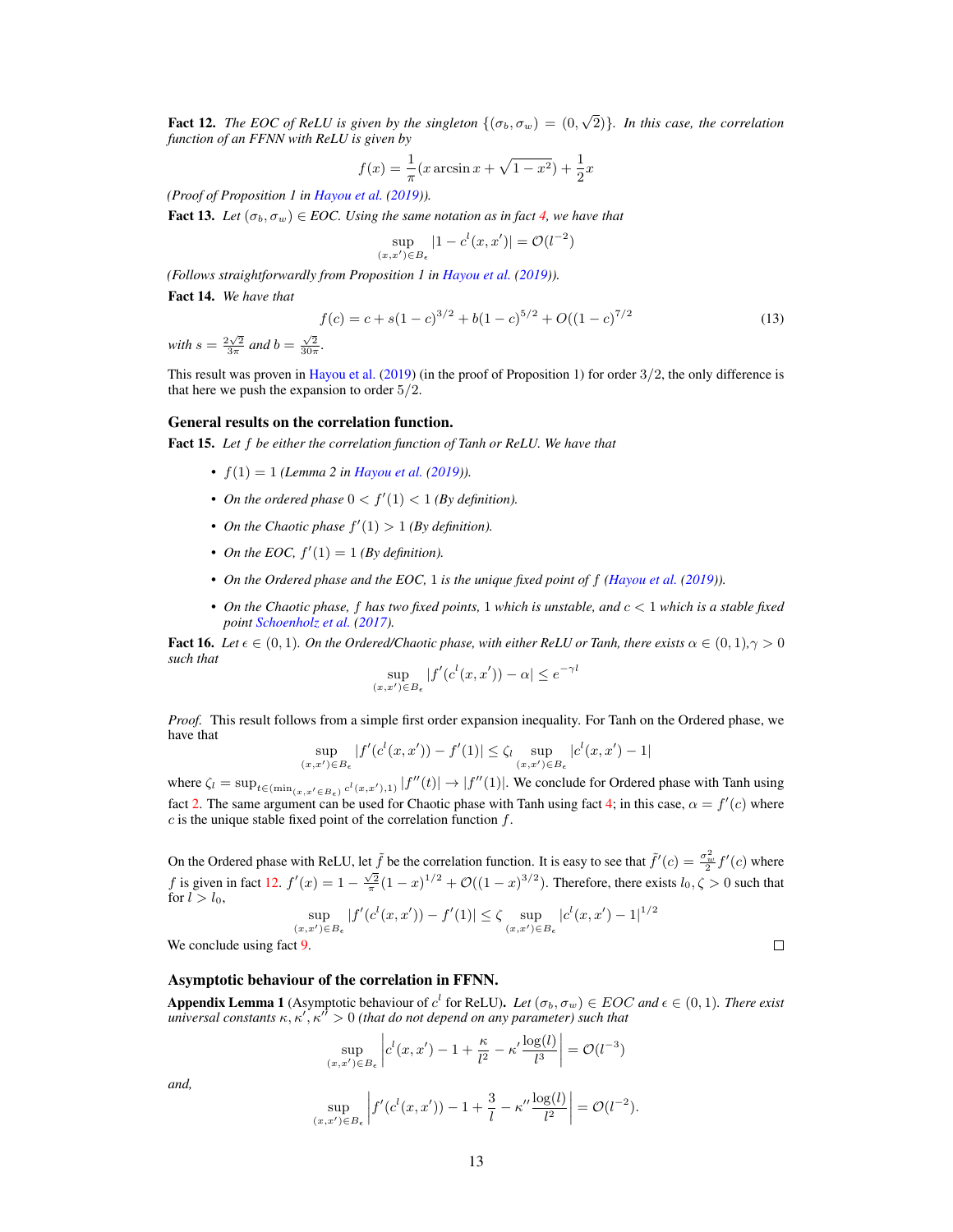*Proof.* Let  $(x, x') \in B_\epsilon$  and  $s = \frac{2\sqrt{2}}{3\pi}$ . From the preliminary results, we have that  $\lim_{l \to \infty} \sup_{x, x' \in \mathbb{R}^d} 1$  $c^{l}(x, x') = 0$  (fact [13\)](#page-5-1). Using fact [14,](#page-5-2) we have uniformly over  $B_{\epsilon}$ ,

$$
\gamma_{l+1} = \gamma_l - s\gamma_l^{3/2} - b\gamma_l^{5/2} + O(\gamma_l^{7/2})
$$

where  $s, b > 0$ , this yields

$$
\gamma_{l+1}^{-1/2} = \gamma_l^{-1/2} + \frac{s}{2} + \frac{3s^2}{8}\gamma_l^{1/2} + \left(\frac{b}{2} + \frac{5}{16}s^3\right)\gamma_l + O(\gamma_l^{3/2}).
$$

Thus, letting  $b' = \frac{b}{2} + \frac{5}{16} s^3$ , as l goes to infinity

$$
\gamma_{l+1}^{-1/2} - \gamma_l^{-1/2} \sim \frac{s}{2},
$$

and by summing and equivalence of positive divergent series

$$
\gamma_l^{-1/2}\sim \frac{s}{2}l.
$$

Moreover, since  $\gamma_{l+1}^{-1/2} = \gamma_l^{-1/2} + \frac{s}{2} + \frac{3s^2}{8}$  $\frac{s^2}{8}\gamma_l^{1/2} + b'\gamma_l + O(\gamma_l^{3/2})$ , using the same argument multiple times and inverting the formula yields

$$
c^{l}(x, x') = 1 - \frac{\kappa}{l^{2}} + \kappa' \frac{\log(l)}{l^{3}} + \mathcal{O}(l^{-3})
$$

where  $\kappa = \frac{9\pi^2}{2}$  $\frac{\pi^2}{2}$ . Note that, by Appendix Lemma [3](#page-7-1) (section ??), the O bound can be chosen in a way that it does not depend on  $(x, x')$ , it depends only on  $\epsilon$ ; this concludes the proof for the first part of the result. Using fact [12,](#page-5-0) we have that

$$
f'(x) = \frac{1}{\pi} \arcsin(x) + \frac{1}{2}
$$
  
=  $1 - \frac{\sqrt{2}}{\pi} (1 - x)^{1/2} + O((1 - x)^{3/2}).$ 

Thus, it follows that

$$
f'(c^{l}(x, x')) = 1 - \frac{3}{l} + \kappa'' \frac{\log(l)}{l^2} + \mathcal{O}(l^{-2}).
$$

for some universal constant  $\kappa''$  uniformly over the set  $B_{\epsilon}$ , which concludes the proof.

 $\Box$ 

We prove a similar result for an FFNN with Tanh activation.

<span id="page-6-0"></span>**Appendix Lemma 2** (Asymptotic behaviour of  $c^l$  for Tanh). Let  $(\sigma_b, \sigma_w) \in EOC$  and  $\epsilon \in (0, 1)$ . We have

$$
\sup_{(x,x')\in B_{\epsilon}} \left| c^{l}(x,x') - 1 + \frac{\kappa}{l} - \kappa(1-\kappa^2\zeta) \frac{\log(l)}{l^3} \right| = \mathcal{O}(l^{-3})
$$

*where*  $\kappa = \frac{2}{f''(1)} > 0$  *and*  $\zeta = \frac{f^3(1)}{6} > 0$ *. Moreover, we have that* 

$$
\sup_{(x,x')\in B_{\epsilon}} \left| f'(c^l(x,x')) - 1 + \frac{2}{l} - 2(1 - \kappa^2 \zeta) \frac{\log(l)}{l^2} \right| = \mathcal{O}(l^{-2}).
$$

*Proof.* Let  $(x, x') \in B_\epsilon$  and  $\lambda_l := 1 - c^l(x, x')$ . Using a Taylor expansion of f near 1 (fact [7\)](#page-4-5), there exist  $\alpha, \zeta > 0$  such that

$$
\lambda_{l+1} = \lambda_l - \alpha \lambda_l^2 + \zeta \lambda_l^3 + O(\lambda_l^4)
$$

Here also, we use the same technique as in the previous lemma. We have that

$$
\lambda_{l+1}^{-1} = \lambda_l^{-1} (1 - \alpha \lambda_l + \zeta \lambda^2 + O(\lambda_l^3))^{-1} = \lambda_l^{-1} (1 + \alpha \lambda_l + (\alpha^2 - \zeta) \lambda_l^2 + O(\lambda_l^3))
$$
  
=  $\lambda_l^{-1} + \alpha + (\alpha^2 - \zeta) \lambda_l + O(\lambda_l^2).$ 

By summing (divergent series), we have that  $\lambda_l^{-1} \sim \alpha l$ . Therefore,

$$
\lambda_{l+1}^{-1} - \lambda_l^{-1} - \alpha = (\alpha^2 - \beta)\alpha^{-1}l^{-1} + o(l^{-1})
$$

By summing a second time, we obtain

$$
\lambda_l^{-1} = \alpha l + (\alpha - \beta \alpha^{-1}) \log(l) + o(\log(l)),
$$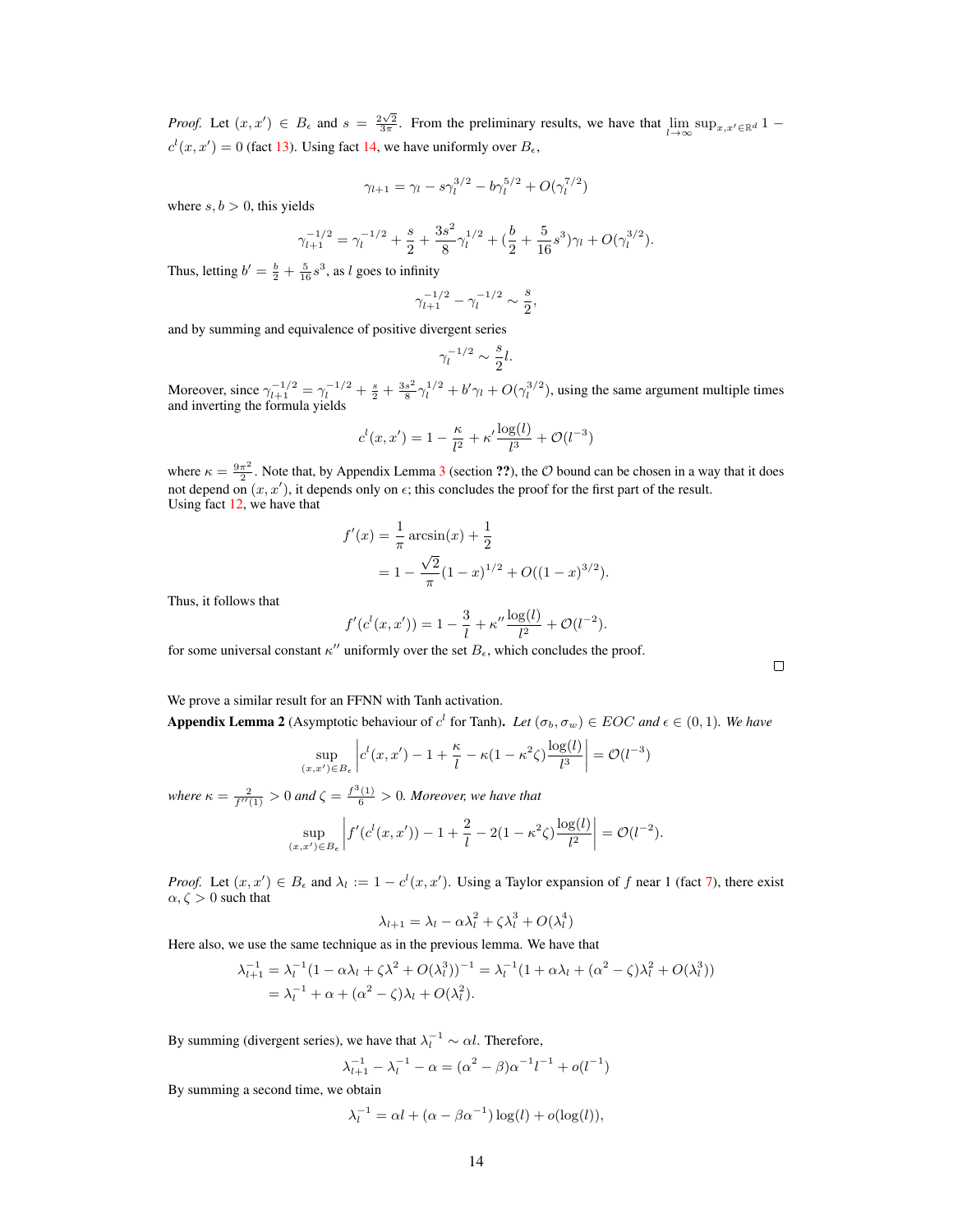Using the same technique once again, we obtain

$$
\lambda_l^{-1} = \alpha l + (\alpha - \beta \alpha^{-1}) \log(l) + O(1).
$$

This yields

$$
\lambda_l = \alpha^{-1} l^{-1} - \alpha^{-1} (1 - \alpha^{-2} \beta) \frac{\log(l)}{l^2} + O(l^{-2}).
$$

In a similar fashion to the previous proof, we can force the upper bound in  $\mathcal O$  to be independent of x using Appendix Lemma [3.](#page-7-1) This way, the bound depends only on  $\epsilon$ . This concludes the first part of the proof.

For the second part, observe that  $f'(x) = 1 + (x - 1)f''(1) + O((x - 1)^2)$ , hence

$$
f'(c^{l}(x, x')) = 1 - \frac{2}{l} + 2(1 - \alpha^{-2}\zeta)\frac{\log(l)}{l^2} + O(l^{-2})
$$

which concludes the proof.

## 4 A technical lemma for the derivation of uniform bounds

Results in Theorem [1](#page-8-0) and 2 and Proposition 1 involve a supremum over the set  $B_{\epsilon}$ . To obtain such results, we need a 'uniform' Taylor analysis of the correlation  $c^l(x, x')$  (see the next section) where uniformity is over  $(x, x') \in B_{\epsilon}$ . It turns out that such result is trivial when the correlation follows a dynamical system that is controlled by a non-decreasing function. We clarify this in the next lemma.

<span id="page-7-1"></span>Appendix Lemma 3 (Uniform Bounds). Let  $A \subset \mathbb{R}$  be a compact set and g a non-decreasing function on A. *Define the sequence*  $\zeta_l$  *by*  $\zeta_l = g(\zeta_{l-1})$  *and*  $\zeta_0 \in A$ *. Assume that there exist*  $\alpha_l, \beta_l$  *that do not depend on*  $\zeta_l$ *, with*  $\beta_l = o(\alpha_l)$ *, such that for all*  $\zeta_0 \in A$ *,* 

$$
\zeta_l = \alpha_l + \mathcal{O}_{\zeta_0}(\beta_l)
$$

*where*  $\mathcal{O}_{\zeta_0}$  *means that the*  $\mathcal O$  *bound depends on*  $\zeta_0$ *. Then, we have that* 

$$
\sup_{\zeta_0 \in A} |\zeta_l - \alpha_l| = \mathcal{O}(\beta_l)
$$

*i.e. we can choose the bound*  $O$  *to be independent of*  $\zeta_0$ *.* 

*Proof.* Let  $\zeta_{0,m} = \min A$  and  $\zeta_{0,M} = \max A$ . Let  $(\zeta_{m,l})$  and  $(\zeta_{M,l})$  be the corresponding sequences. Since g is non-decreasing, we have that for all  $\zeta_0 \in A$ ,  $\zeta_{m,l} \leq \zeta_l \leq \zeta_{M,l}$ . Moreover, by assumption, there exists  $M_1, M_2 > 0$  such that  $|\zeta_{m,l} - \alpha_l| \leq M_1 |\beta_l|$ 

$$
|\zeta_{m,l}-\alpha_l|\leq N
$$

and

$$
|\zeta_{M,l}-\alpha_l|\leq M_2|\beta_l|
$$

therefore,

$$
|\zeta_l - \alpha_l| \le \max(|\zeta_{m,l} - \alpha_l|, |\zeta_{M,l} - \alpha_l|) \le \max(M_1, M_2) |\beta_l|
$$

which concludes the proof.

Note that Appendix Lemma [3](#page-7-1) can be easily extended to Taylor expansions with 'o' instead of 'O'. We will use this result in the proofs, by refereeing to Appendix Lemma [3.](#page-7-1)

## 5 Proofs of Section 3: Large Depth Behaviour of Neural Tangent Kernel

#### 5.1 Proofs of the results of Section 3.1

In this section, we provide proofs for the results of Section 3.1 in the paper.

Recall that Lemma 1 in the paper is a generalization of Theorem 1 in Jacot et al. (2018) and is reminded here. The proof is simple and follows similar induction techniques as in Jacot et al. (2018).

<span id="page-7-0"></span>Lemma 1 (Generalization of Th. 1 in Jacot et al. (2018)). *Consider an FFNN of the form* (3)*. Then, as*  $n_1, n_2, ..., n_{L-1} \to \infty$ , we have for all  $x, x' \in \mathbb{R}^d$ ,  $i, i' \leq n_L$ ,  $K_{ii'}^L(x, x') = \delta_{ii'} K^L(x, x')$ , where  $K^L(x, x')$ *is given by the recursive formula*

$$
K^{L}(x, x') = \dot{q}^{L}(x, x') K^{L-1}(x, x') + q^{L}(x, x'),
$$
  
where  $q^{l}(x, x') = \sigma_{b}^{2} + \sigma_{w}^{2} \mathbb{E}[\phi(y_{1}^{l-1}(x))\phi(y_{1}^{l-1}(x'))]$  and  $\dot{q}^{l}(x, x') = \sigma_{w}^{2} \mathbb{E}[\phi'(y_{1}^{l-1}(x))\phi'(y_{1}^{l-1}(x'))].$ 

 $\Box$ 

 $\Box$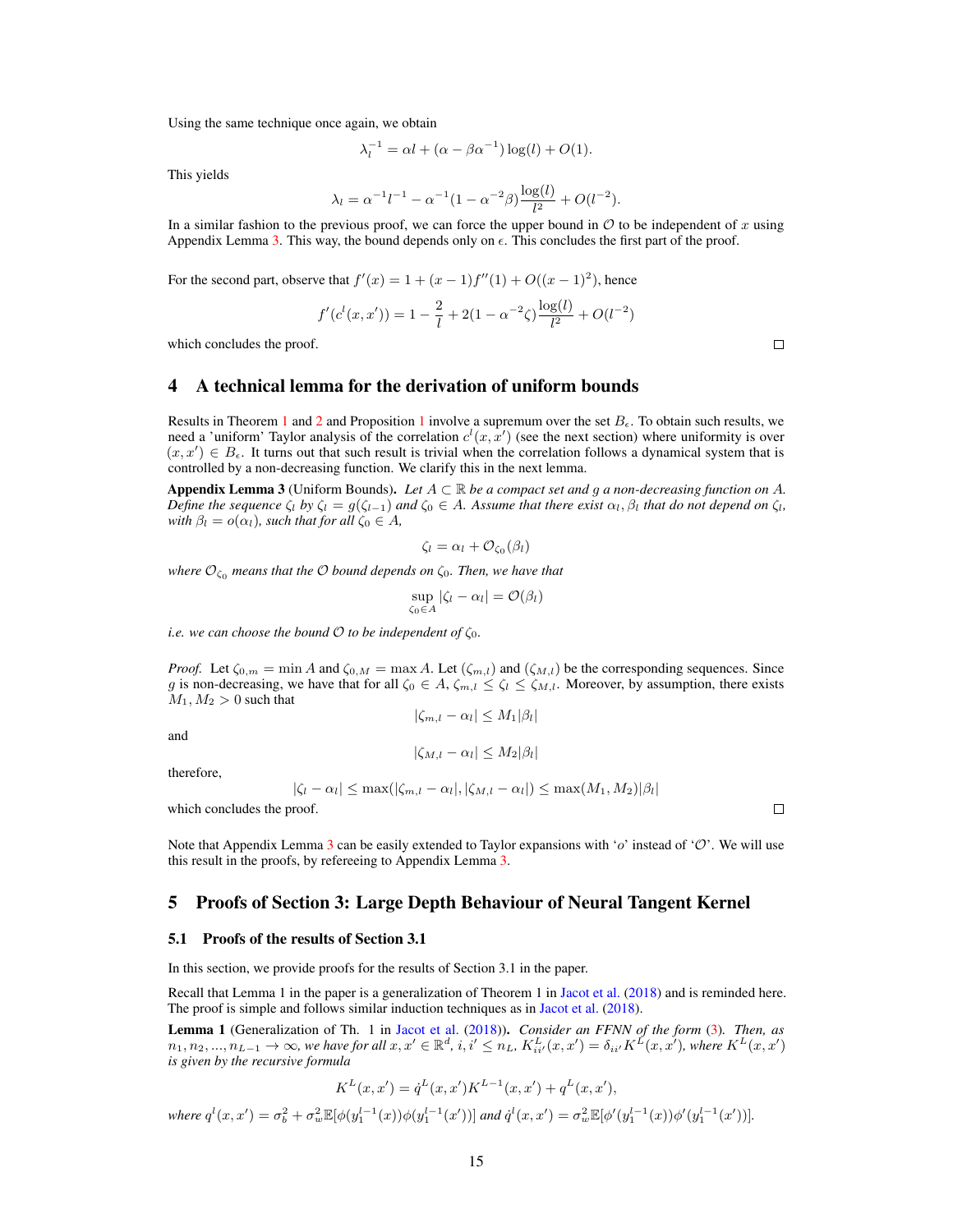*Proof.* The proof for general  $\sigma_w$  is similar to when  $\sigma_w = 1$  (Jacot et al. (2018)) which is a proof by induction.

For  $l \geq 2$  and  $i \in [1:n_l]$ 

$$
\partial_{\theta_{1:l}} y_i^{l+1}(x) = \frac{\sigma_w}{\sqrt{n_l}} \sum_{j=1}^{n_l} w_{ij}^{l+1} \phi'(y_j^l(x)) \partial_{\theta_{1:l}} y_j^l(x).
$$

Therefore,

$$
(\partial_{\theta_{1:l}} y_i^{l+1}(x))(\partial_{\theta_{1:l}} y_i^{l+1}(x'))^t = \frac{\sigma_w^2}{n_l} \sum_{j,j'}^{n_l} w_{ij}^{l+1} w_{ij'}^{l+1} \phi'(y_j^l(x)) \phi'(y_{j'}^l(x')) \partial_{\theta_{1:l}} y_j^l(x) (\partial_{\theta_{1:l}} y_{j'}^l(x'))^t
$$

Using the induction hypothesis, namely that as  $n_0, n_1, ..., n_{l-1} \to \infty$ , for all  $j, j' \leq n_l$  and all  $x, x'$ 

$$
\partial_{\theta_{1:l}} y_j^l(x) (\partial_{\theta_{1:l}} y_{j'}^l(x'))^t \to K^l(x, x') \mathbf{1}_{j=j'}
$$

we then obtain for all  $n_l$ , as  $n_0, n_1, ..., n_{l-1} \rightarrow \infty$ 

$$
\frac{\sigma_w^2}{n_l} \sum_{j,j'}^{n_l} w_{ij}^{l+1} w_{ij'}^{l+1} \phi'(y_j^l(x)) \phi'(y_{j'}^l(x')) \partial_{\theta_{1:l}} y_j^l(x) (\partial_{\theta_{1:l}} y_{j'}^l(x'))^t \to \frac{\sigma_w^2}{n_l} \sum_{j}^{n_l} (w_{ij}^{l+1})^2 \phi'(y_j^l(x)) \phi'(y_j^l(x')) K^l(x,x')
$$

and letting  $n_l$  go to infinity, the law of large numbers, implies that

$$
\frac{\sigma_w^2}{n_l} \sum_j^{n_l} (w_{ij}^{l+1})^2 \phi'(y_j^l(x)) \phi'(y_j^l(x')) K^l(x, x') \to q^{l+1}(x, x') K^l(x, x').
$$

Moreover, we have that

$$
(\partial_{w^{l+1}} y_i^{l+1}(x))(\partial_{w^{l+1}} y_i^{l+1}(x'))^t + (\partial_{b^{l+1}} y_i^{l+1}(x))(\partial_{b^{l+1}} y_i^{l+1}(x'))^t = \frac{\sigma_w^2}{n_l} \sum_j \phi(y_j^l(x))\phi(y_j^l(x')) + \sigma_b^2
$$

$$
\Rightarrow \sigma_w^2 \mathbb{E}[\phi(y_i^l(x))\phi(y_i^l(x'))] + \sigma_b^2 = q^{l+1}(x, x').
$$

which ends the proof.

The following proposition establishes that any initialization on the Ordered or Chaotic phase, leads to a trivial limiting NTK as the number of layers L becomes large.

<span id="page-8-0"></span>Proposition 1 (Limiting Neural Tangent Kernel with Ordered/Chaotic Initialization). *Let* (σb, σw) *be either in the ordered or in the chaotic phase. Then, there exist*  $\lambda > 0$  *such that for all*  $\epsilon \in (0, 1)$ *, there exists*  $\gamma > 0$  *such that*

$$
\sup_{(x,x')\in B_{\epsilon}} |K^L(x,x') - \lambda| \le e^{-\gamma L}.
$$

We will use the next lemma in the proof of proposition [1.](#page-8-0)

<span id="page-8-1"></span>Appendix Lemma 4. Let  $(a_l)$  *be a sequence of non-negative real numbers such that*  $\forall l \geq 0, a_{l+1} \leq \alpha a_l +$  $ke^{-\beta l}$ , where  $\alpha \in (0,1)$  and  $k,\beta > 0$ . Then there exists  $\gamma > 0$  such that  $\forall l \geq 0, \, a_l \leq e^{-\gamma l}$ .

*Proof.* Using the inequality on  $a_l$ , we can easily see that

$$
a_l \le a_0 \alpha^l + k \sum_{j=0}^{l-1} \alpha^j e^{-\beta(l-j)}
$$
  

$$
\le a_0 \alpha^l + k \frac{l}{2} e^{-\beta l/2} + k \frac{l}{2} \alpha^{l/2}
$$

where we divided the sum into two parts separated by index  $l/2$  and upper-bounded each part. The existence of  $\gamma$  is straightforward.  $\gamma$  is straightforward.

Now we prove Proposition [1](#page-8-0)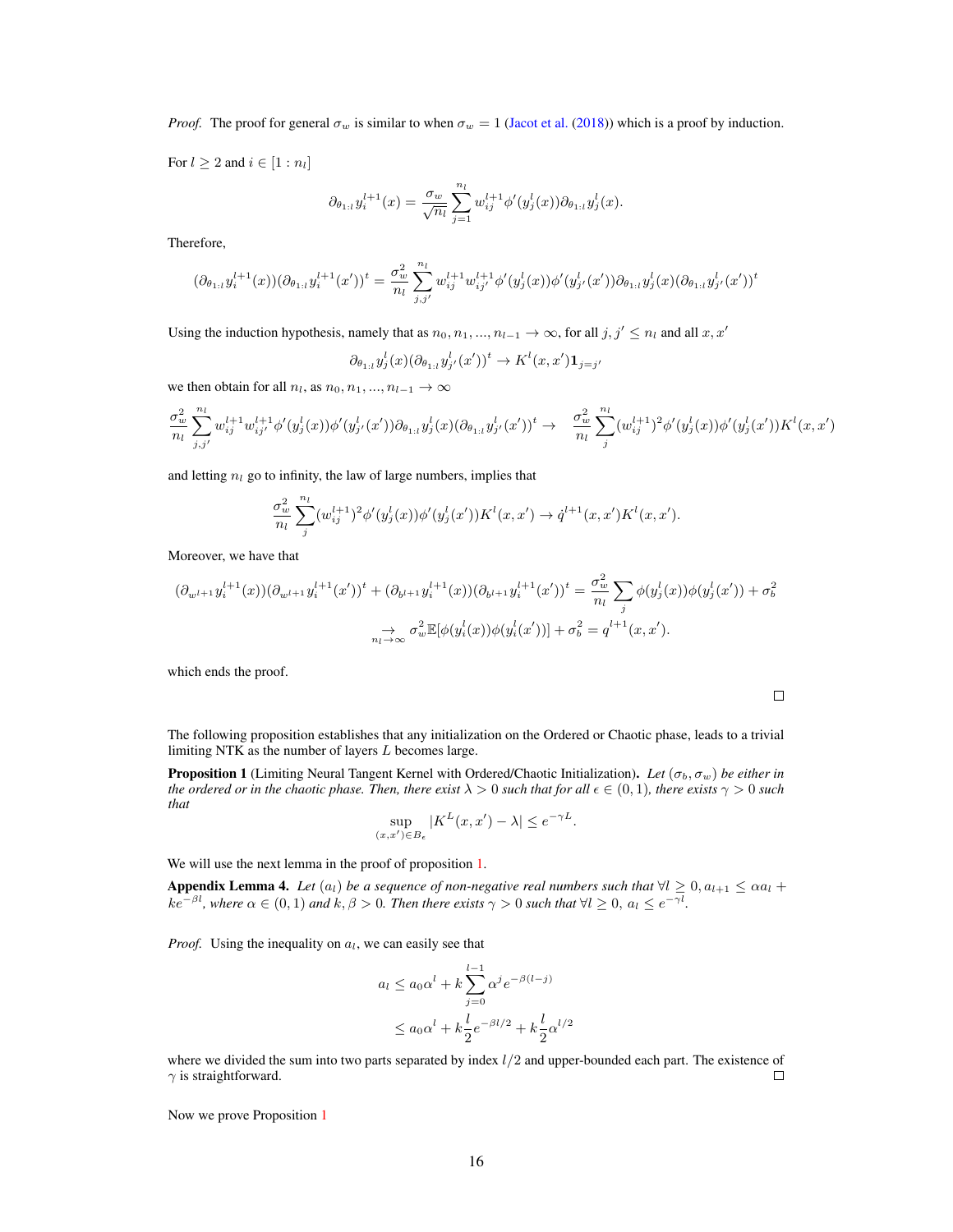*Proof.* We prove the result for FFNN first. Let  $x, x'$  be two inputs. From lemma [1,](#page-7-0) we have that

$$
K^{l}(x, x') = K^{l-1}(x, x')\dot{q}^{l}(x, x') + q^{l}(x, x')
$$

where  $q^1(x, x') = \sigma_b^2 + \frac{\sigma_w^2}{d} x^T x'$  and  $q^l(x, x') = \sigma_b^2 + \sigma_w^2 \mathbb{E}_{f \sim \mathcal{N}(0, q^{l-1})} [\phi(f(x))\phi(f(x'))]$  and  $\dot{q}^l(x, x') =$  $\sigma_w^2 \mathbb{E}_{f \sim \mathcal{N}(0, q^{l-1})} [\phi'(f(x))\phi'(f(x'))]$ . From facts [1,](#page-4-1) [2,](#page-4-3) [4,](#page-4-0) [9,](#page-4-4) [16,](#page-5-3) in the ordered/chaotic phase, there exist  $k, \beta, \eta, l_0 > 0$  and  $\alpha \in (0, 1)$  such that for all  $l \geq l_0$  we have

$$
\sup_{(x,x')\in B_{\epsilon}}|q^l(x,x')-k|\leq e^{-\beta l}
$$

and

$$
\sup_{(x,x')\in B_{\epsilon}} |\dot{q}^l(x,x') - \alpha| \le e^{-\eta l}.
$$

Therefore, there exists  $M > 0$  such that for any  $l \geq l_0$  and  $x, x' \in \mathbb{R}^d$ 

$$
K^l(x, x') \leq M.
$$

Letting  $r_l = \sup_{(x,x') \in B_{\epsilon}} |K^l(x, x') - \frac{k}{1-\alpha}|$ , we have

$$
r_l \le \alpha r_{l-1} + Me^{-\eta l} + e^{-\beta l}
$$

We conclude using Appendix Lemma [4.](#page-8-1)

Now, we show that the Initialization on the EOC improves the convergence rate of the NTK wrt L. We first prove two preliminary lemmas that will be useful for the proof of the next proposition. Hereafter, the notation  $g(x) = \Theta(m(x))$  means there exist two constants  $A, B > 0$  such that  $Am(x) \le g(x) \le Bm(x)$ .

<span id="page-9-0"></span>**Appendix Lemma 5.** Let  $A, B, \Lambda \subset \mathbb{R}$  + *be three compact sets, and*  $(a_l), (b_l), (\lambda_l)$  *be three sequences of non-negative real numbers such that for all*  $(a_0, b_0, \lambda_0) \in A \times B \times \Lambda$ 

$$
a_l = a_{l-1}\lambda_l + b_l
$$
,  $\lambda_l = 1 - \frac{\alpha}{l} + \mathcal{O}(l^{-1-\beta})$ ,  $b_l = q(b_0) + o(l^{-1})$ ,

*where*  $\alpha \in \mathbb{N}^*$  *independent of*  $a_0, b_0, \lambda_0, q(b_0) \ge 0$  *is a limit that depends on*  $b_0$ *, and*  $\beta \in (0, 1)$ *. Assume the '* $O'$  *and 'o' depend only on*  $A, B, \Lambda \subset \mathbb{R}$ *. Then, we have* 

$$
\sup_{(a_0,b_0,\lambda_0)\in A\times B\times\Lambda} \left| \frac{a_l}{l} - \frac{q}{1+\alpha} \right| = \mathcal{O}(l^{-\beta}).
$$

*Proof.* Let  $A, B, \Lambda \subset \mathbb{R}$  be three compact sets and  $(a_0, b_0, \lambda_0) \in A \times B \times \Lambda$ . It is easy to see that there exists a constant  $G > 0$  independent of  $a_0, b_0, \lambda_0$  such that  $|a_l| \leq G \times l + |a_0|$  for all  $l \geq 0$ . Letting  $r_l = \frac{a_l}{l}$ , we have that for  $l \geq 2$ 

$$
r_l = r_{l-1}(1 - \frac{1}{l})(1 - \frac{\alpha}{l} + \mathcal{O}(l^{-1-\beta})) + \frac{q}{l} + o(l^{-2})
$$
  
=  $r_{l-1}(1 - \frac{1+\alpha}{l}) + \frac{q}{l} + \mathcal{O}(l^{-1-\beta}).$ 

where O bound depends only on A, B,  $\Lambda$ . Letting  $x_l = r_l - \frac{q}{1+\alpha}$ , there exists  $M > 0$  that depends only on  $A, B, \Lambda$ , and  $l_0 > 0$  that depends only on  $\alpha$  such that for all  $l \geq l_0$ 

$$
x_{l-1}(1-\frac{1+\alpha}{l})-\frac{M}{l^{1+\beta}} \leq x_l \leq x_{l-1}(1-\frac{1+\alpha}{l})+\frac{M}{l^{1+\beta}}.
$$

Let us deal with the right hand inequality first. By induction, we have that

$$
x_l \le x_{l_0-1} \prod_{k=l_0}^l \left(1 - \frac{1+\alpha}{k}\right) + M \sum_{k=l_0}^l \prod_{j=k+1}^l \left(1 - \frac{1+\alpha}{j}\right) \frac{1}{k^{1+\beta}}.
$$

By taking the logarithm of the first term in the right hand side and using the fact that  $\sum_{k=0}^{l} \frac{1}{k} = \log(l) + O(1)$ , we have

$$
\prod_{k=l_0}^{l} (1 - \frac{1+\alpha}{k}) = \Theta(l^{-1-\alpha}).
$$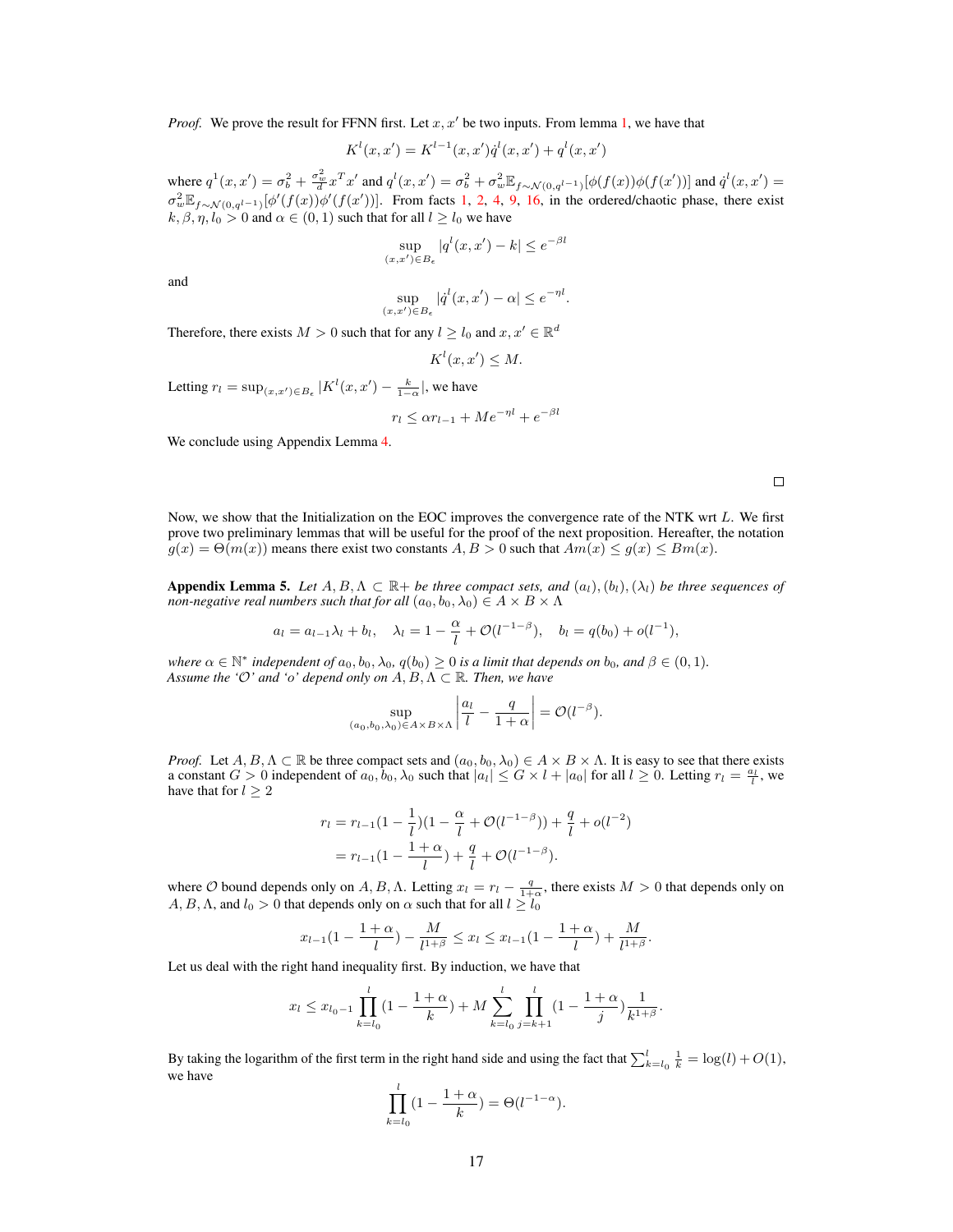where the bound  $\Theta$  does not depend on  $l_0$ . For the second part, observe that

$$
\prod_{j=k+1}^{l} (1 - \frac{1+\alpha}{j}) = \frac{(l-\alpha-1)!}{l!} \frac{k!}{(k-\alpha-1)!}
$$

and

$$
\frac{k!}{(k-\alpha-1)!}\frac{1}{k^{1+\beta}}\sim_{k\to\infty} k^{\alpha-\beta}.
$$

Since  $\alpha \geq 1$  ( $\alpha \in \mathbb{N}^*$ ), then the serie with term  $k^{\alpha-\beta}$  is divergent and we have that

$$
\sum_{k=l_0}^{l} \frac{k!}{(k-\alpha-1)!} \frac{1}{k^2} \sim \sum_{k=1}^{l} k^{\alpha-\beta}
$$

$$
\sim \int_1^l t^{\alpha-\beta} dt
$$

$$
\sim \frac{1}{\alpha-\beta+1} l^{\alpha-\beta+1}.
$$

Therefore, it follows that

$$
\sum_{k=l_0}^{l} \prod_{j=k+1}^{l} (1 - \frac{1+\alpha}{j}) \frac{1}{k^{1+\beta}} = \frac{(l-\alpha-1)!}{l!} \sum_{k=l_0}^{l} \frac{k!}{(k-\alpha-1)!} \frac{1}{k^{1+\beta}}
$$

$$
\sim \frac{1}{\alpha} l^{-\beta}.
$$

This proves that

$$
x_l \leq \frac{M}{\alpha} l^{-\beta} + o(l^{-\beta}).
$$

where the 'o' bound depends only on  $A, B, \Lambda$ . Using the same approach for the left-hand inequality, we prove that

$$
x_l \geq -\frac{M}{\alpha}l^{-\beta} + o(l^{-\beta}).
$$

This concludes the proof.

<span id="page-10-0"></span>The next lemma is a different version of the previous lemma which will be useful for other applications. **Appendix Lemma 6.** Let  $A, B, \Lambda \subset \mathbb{R}$  + *be three compact sets, and*  $(a_l), (b_l), (\lambda_l)$  *be three sequences of non-negative real numbers such that for all*  $(a_0, b_0, \lambda_0) \in A \times B \times \Lambda$ 

$$
a_l = a_{l-1}\lambda_l + b_l, \quad b_l = q(b_0) + \mathcal{O}(l^{-1}),
$$
  

$$
\lambda_l = 1 - \frac{\alpha}{l} + \kappa \frac{\log(l)}{l^2} + \mathcal{O}(l^{-2}),
$$

where  $\alpha \in \mathbb{N}^*, \kappa \neq 0$  both do not depend on  $a_0, b_0, \Lambda_0, q(b_o) \in \mathbb{R}^+$  is a limit that depends on  $b_0$ . *Assume the '* $O'$  *and 'o' depend only on*  $A, B, \Lambda \subset \mathbb{R}$ *. Then, we have* 

$$
\sup_{(a_0,b_0,\lambda_0)\in A\times B\times\Lambda} \left| \frac{a_l}{l} - \frac{q}{1+\alpha} \right| = \Theta(\log(l)l^{-1})
$$

*Proof.* Let  $A, B, \Lambda \subset \mathbb{R}$  be three compact sets and  $(a_0, b_0, \lambda_0) \in A \times B \times \Lambda$ . Similar to the proof of Appendix Lemma [5,](#page-9-0) there exists a constant  $G > 0$  independent of  $a_0, b_0, \lambda_0$  such that  $|a_l| \leq G \times l + |a_0|$  for all  $l \geq 0$ , therefore  $(a_l/l)$  is bounded. Let  $r_l = \frac{a_l}{l}$ . We have

$$
r_l = r_{l-1}(1 - \frac{1}{l})(1 - \frac{\alpha}{l} + \kappa \frac{\log(l)}{l^2} + O(l^{-1-\beta})) + \frac{q}{l} + O(l^{-2})
$$
  
=  $r_{l-1}(1 - \frac{1+\alpha}{l}) + r_{l-1}\kappa \frac{\log(l)}{l^2} + \frac{q}{l} + O(l^{-2}).$ 

Let  $x_l = r_l - \frac{q}{1+\alpha}$ . It is clear that  $\lambda_l = 1 - \alpha/l + \mathcal{O}(l^{-3/2})$ . Therefore, using appendix lemma [5](#page-9-0) with  $\beta = 1/2$ , we have  $r_l \to \frac{q}{1+\alpha}$  uniformly over  $a_0, b_0, \lambda_0$ . Thus, assuming  $\kappa > 0$  (for  $\kappa < 0$ , the analysis is the same), there exists  $\kappa_1, \kappa_2, M, l_0 > 0$  that depend only on  $A, B, \Lambda$  such that for all  $l \geq l_0$ 

$$
x_{l-1}(1-\frac{1+\alpha}{l})+\kappa_1\frac{\log(l)}{l^2}-\frac{M}{l^2}\leq x_l\leq x_{l-1}(1-\frac{1+\alpha}{l})+\kappa_2\frac{\log(l)}{l^2}+\frac{M}{l^2}.
$$

 $\Box$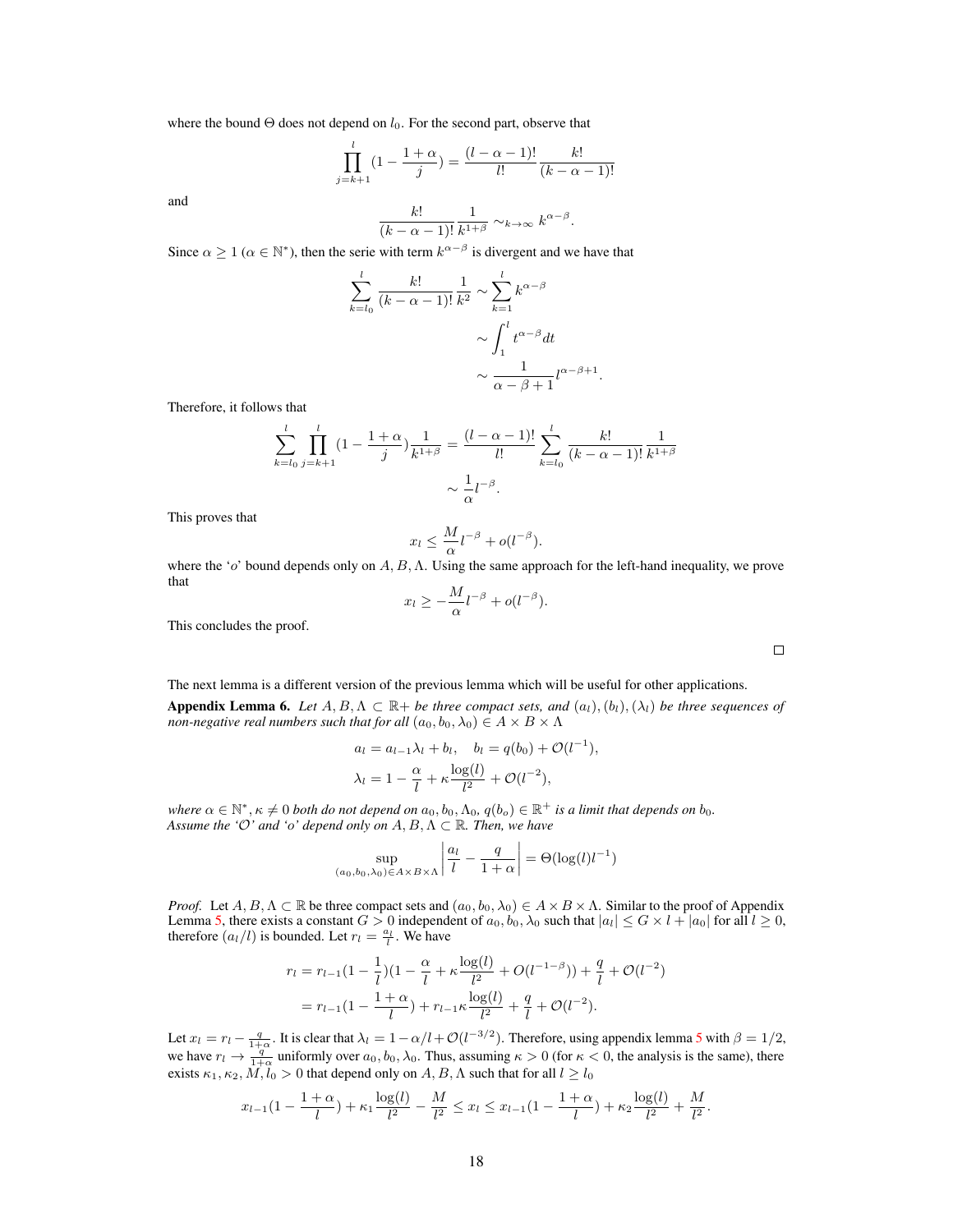It follows that

$$
x_l \le x_{l_0} \prod_{k=l_0}^l \left(1 - \frac{1+\alpha}{k}\right) + \sum_{k=l_0}^l \prod_{j=k+1}^l \left(1 - \frac{1+\alpha}{j}\right) \frac{\kappa_2 \log(k) + M}{k^2}
$$

and

$$
x_l \ge x_{l_0} \prod_{k=l_0}^l (1 - \frac{1+\alpha}{k}) + \sum_{k=l_0}^l \prod_{j=k+1}^l (1 - \frac{1+\alpha}{j}) \frac{\kappa_1 \log(k) - M}{k^2}.
$$

Recall that we have

$$
\prod_{k=l_0}^l (1 - \frac{1+\alpha}{k}) = \Theta(l^{-1-\alpha})
$$

and

$$
\prod_{j=k+1}^{l} (1 - \frac{1+\alpha}{j}) = \frac{(l-\alpha-1)!}{l!} \frac{k!}{(k-\alpha-1)!}
$$

so that

$$
\frac{k!}{(k-\alpha-1)!} \frac{\kappa_1 \log(k) - M}{k^2} \sim_{k \to \infty} \log(k) k^{\alpha-1}.
$$

Therefore, we obtain

$$
\sum_{k=l_0}^{l} \frac{k!}{(k-\alpha-1)!} \frac{\kappa_1 \log(k) - M}{k^2} \sim \sum_{k=1}^{l} \log(k) k^{\alpha-1}
$$

$$
\sim \int_1^l \log(t) t^{\alpha-1} dt
$$

$$
\sim C_1 l^{\alpha} \log(l),
$$

where  $C_1 > 0$  is a constant. Similarly, there exists a constant  $C_2 > 0$  such that

$$
\sum_{k=1}^{l} \frac{k!}{(k - \alpha - 1)!} \frac{\kappa_2 \log(k) + M}{k^2} \sim C_2 l^{\alpha} \log(l).
$$

Moreover, having that  $\frac{(l-\alpha-1)!}{l!} \sim l^{-1-\alpha}$  yields

$$
x_l \le C' l^{-1} \log(l) + o(l^{-1} \log(l))
$$

where  $C'$  and 'o' depend only on  $A, B, \Lambda$ . Using the same analysis, we get

$$
x_l \ge C'' l^{-1} \log(l) + o(l^{-1} \log(l))
$$

where  $C''$  and 'o' depend only on  $A, B, \Lambda$ , which concludes the proof.

 $\Box$ 

<span id="page-11-0"></span>**Theorem 1** (Neural Tangent Kernel on the Edge of Chaos). Let  $\phi$  be ReLU or Tanh,  $(\sigma_b, \sigma_w) \in EOC$  and  $\tilde{K}^L = K^L / L$ *. We have that* 

$$
\sup_{x \in E} |\tilde{K}^L(x, x) - \tilde{K}^{\infty}(x, x)| = \mathcal{O}(L^{-1})
$$

*Moreover, there exists a constant*  $\lambda \in (0,1)$  *such that for all*  $\epsilon \in (0,1)$ 

$$
\sup_{(x,x')\in B_{\epsilon}} \left| \tilde{K}^L(x,x') - \tilde{K}^{\infty}(x,x') \right| = \Theta(\log(L)L^{-1}).
$$

*where*

- *if*  $\phi$  *is ReLU, then*  $\tilde{K}^{\infty}(x, x') = \frac{\sigma_w^2 ||x|| ||x'||}{d} (1 (1 \lambda) \mathbb{1}_{x \neq x'})$ .
- *if*  $\phi$  *is Tanh, then*  $\tilde{K}^{\infty}(x, x') = q(1 (1 \lambda)\mathbb{1}_{x \neq x'})$  where  $q > 0$  *is a constant.*

*Proof.* Let  $\epsilon \in (0,1)$ ,  $E \subset \mathbb{R}^d$ ,  $(\sigma_b, \sigma_w) \in$  EOC, and  $x, x' \in \mathbb{R}^d$ . Recall that  $c^l(x, x') = \frac{q^l(x, x')}{\sqrt{d(x, y) + d(y)}}$  $\frac{q^{(x,x^{\prime})}}{q^{(x,x)q^{(x^{\prime},x^{\prime})}}}.$ Let  $\gamma_l := 1 - c^l(x, x')$  and f be the *correlation function* defined by the recursive equation  $c^{l+1} = f(c^l)$  (See appendix 3). By definition, we have that  $\dot{q}^l(x, x) = f'(c^{l-1}(x, x'))$ . Let us first prove the result for ReLU.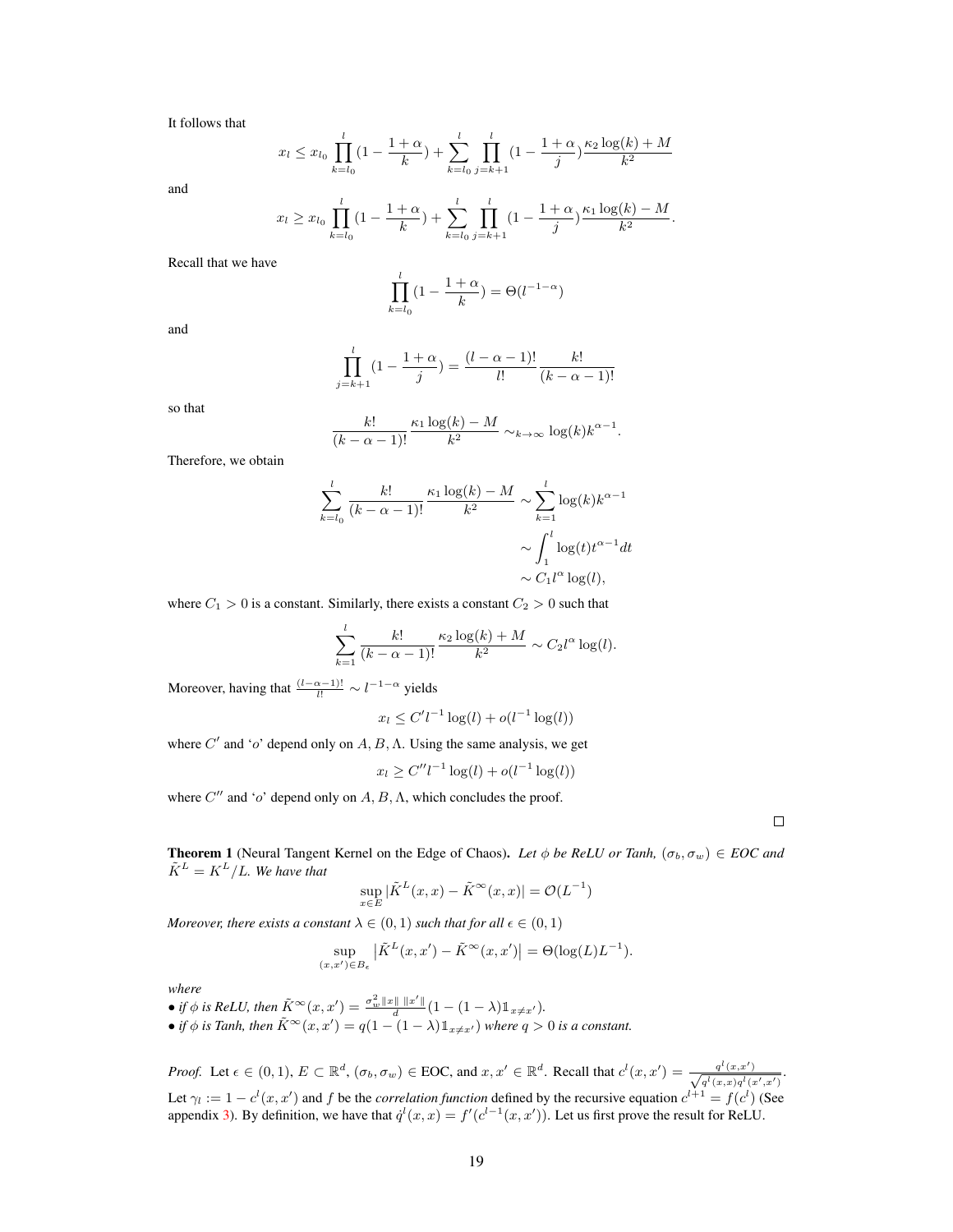•  $\phi = ReLU$ : From fact [11](#page-4-6) in the appendix, we know that, when choosing the hyper-parameters ( $\sigma_w$ ,  $\sigma_b$ ) on the EOC for ReLU, the variance  $q^l(x, x)$  is constant w.r.t l and is given by  $q^l(x, x) = q^1(x, x) =$  $\frac{\sigma_w^2}{d} ||x||^2$ . Moreover, from fact [15,](#page-5-4) we have that  $\dot{q}^l(x, x) = 1$ . Therefore

$$
K^{l}(x, x) = K^{l-1}(x, x) + \frac{\sigma_w^2}{d} ||x||^2 = l \frac{\sigma_w^2}{d} ||x||^2 = l \tilde{K}^{\infty}(x, x)
$$

which concludes the proof for  $K^L(x, x)$ . Note that the results is 'exact' for ReLU, which means the upper bound  $\mathcal{O}(L^{-1})$  is valid but not optimal in this case. However, we will see that this bound is optimal for Tanh.

From Appendix Lemma [1,](#page-5-5) we have that

$$
\sup_{(x,x') \in B_{\epsilon}} \left| c^{l}(x,x') - 1 + \frac{\kappa}{l^{2}} - \kappa' \frac{\log(l)}{l^{3}} \right| = \mathcal{O}(l^{-3})
$$

and

$$
\sup_{(x,x')\in B_{\epsilon}} \left| f'(c^l(x,x')) - 1 + \frac{3}{l} - \kappa'' \frac{\log(l)}{l^2} \right| = \mathcal{O}(l^{-2}).
$$

Using Appendix Lemma [6](#page-10-0) with  $a_l = K^{l+1}(x, x'), b_l = q^{l+1}(x, x'), \lambda_l = f'(c^l(x, x')),$  we conclude that

$$
\sup_{(x,x') \in B_{\epsilon}} \left| \frac{K^{l+1}(x,x')}{l} - \frac{1}{4} \frac{\sigma_w^2}{d} ||x|| ||x'|| \right| = \Theta(\log(l)l^{-1})
$$

Using the compactness of  $B_{\epsilon}$ , we conclude that

$$
\sup_{(x,x') \in B_{\epsilon}} \left| \frac{K^{l}(x,x')}{l} - \frac{1}{4} \frac{\sigma_w^{2}}{d} ||x|| ||x'|| \right| = \Theta(\log(l)l^{-1})
$$

•  $\phi = Tanh$ : The proof in the case of Tanh is slightly different from that of ReLU. We use different technical lemmas to conclude.

From Appendix Lemma [2,](#page-6-0) we have that

$$
\sup_{(x,x')\in B_{\epsilon}} \left| c^{l}(x,x') - 1 + \frac{\kappa}{l} - \kappa(1-\kappa^2\zeta) \frac{\log(l)}{l^3} \right| = \mathcal{O}(l^{-3})
$$

where  $\kappa = \frac{2}{f''(1)} > 0$  and  $\zeta = \frac{f^3(1)}{6} > 0$ . Moreover, we have that

$$
\sup_{(x,x')\in B_{\epsilon}} \left| f'(c^l(x,x')) - 1 + \frac{2}{l} - 2(1 - \kappa^2 \zeta) \frac{\log(l)}{l^2} \right| = \mathcal{O}(l^{-2}).
$$

We conclude in the same way as in the case of ReLU using Appendix Lemma [6.](#page-10-0) The only difference is that, in this case, the limit of the sequence  $b_l = q^{l+1}(x, x')$  is the limiting variance q (from facts [3,](#page-4-7) [1\)](#page-4-1) does not depend on  $(x, x')$ .

 $\Box$ 

#### 5.2 Proofs of the results on ResNets

In this section, we provide proofs for lemma [2](#page-12-0) together with Theorem 2 and proposition 2.

<span id="page-12-0"></span>Lemma 2 (NTK of a ResNet with Fully Connected layers in the infinite width limit). Let x, x' be two inputs *and* Kres,<sup>1</sup> *be the exact NTK for the Residual Network with 1 layer. Then, we have*

• For the first layer (without residual connections), we have for all  $x, x' \in \mathbb{R}^d$ 

$$
K_{ii'}^{res,1}(x,x') = \delta_{ii'} \left(\sigma_b^2 + \frac{\sigma_w^2}{d}x \cdot x'\right),\,
$$

where  $x \cdot x'$  is the inner product in  $\mathbb{R}^d$ .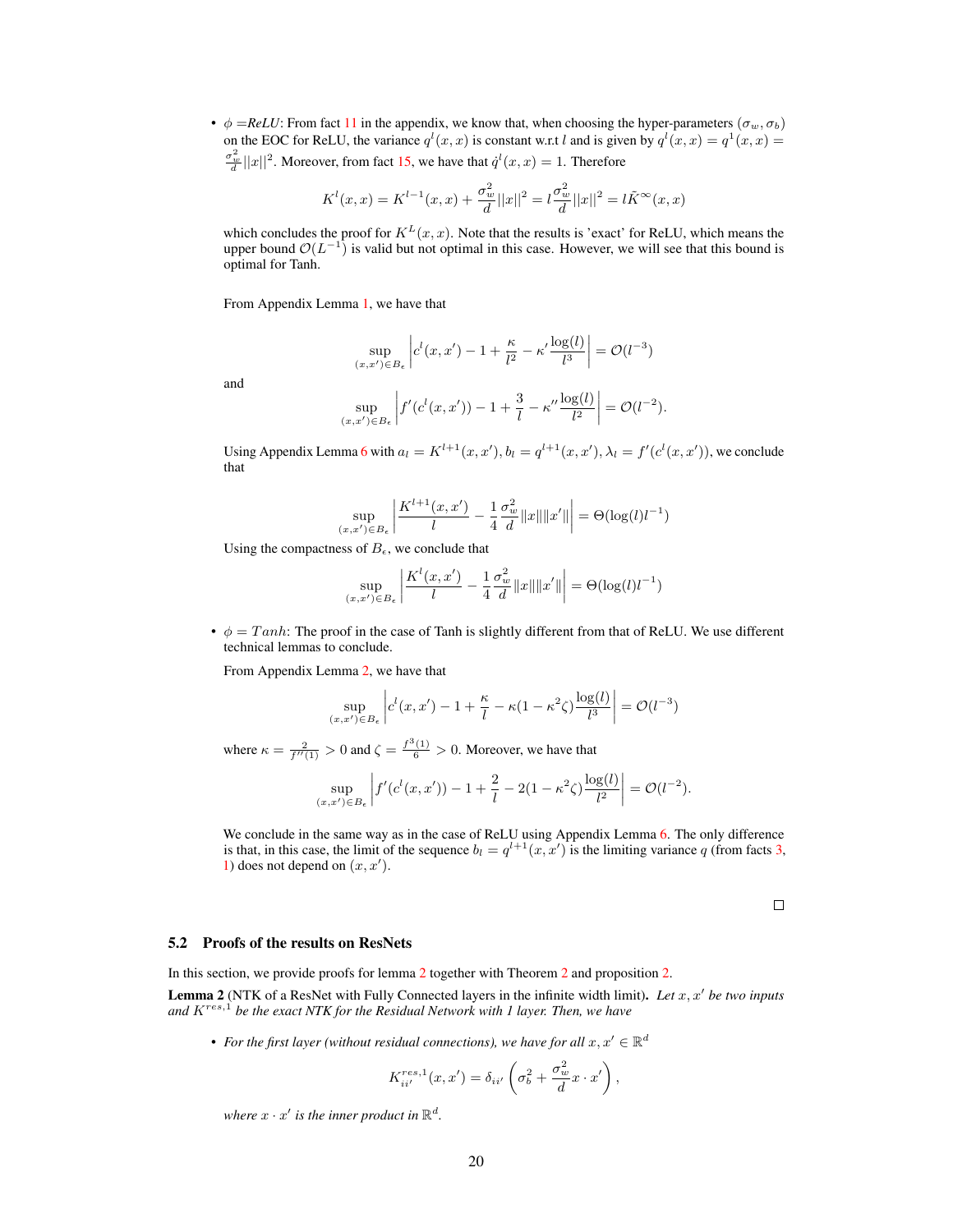• *For*  $l \geq 2$ , as  $n_1, n_2, ..., n_{L-1} \to \infty$ , we have for all  $i, i' \in [1:n_l]$ ,  $K_{ii'}^{res,l}(x, x') = \delta_{ii'} K_{res}^l(x, x')$ , *where*  $K_{res}^l(x, x')$  is given by the recursive formula have for all  $x, x' \in \mathbb{R}^d$  and  $l \geq 2$ , as  $n_1, n_2, ..., n_l \rightarrow \infty$  *recursively, we have* 

$$
K_{res}^l(x, x') = K_{res}^{l-1}(x, x')(\dot{q}^l(x, x') + 1) + \dot{q}^l(x, x').
$$

*Proof.* The first result is the same as in the FFNN case since we assume there is no residual connections between the first layer and the input. We prove the second result by induction.

• Let  $x, x' \in \mathbb{R}^d$ . We have

$$
K^1_{res}(x, x') = \sum_j \frac{\partial y_1^1(x)}{\partial w_{1j}^1} \frac{\partial y_1^1(x)}{\partial w_{1j}^1} + \frac{\partial y_1^1(x)}{\partial b_1^1} \frac{\partial y_1^1(x)}{\partial b_1^1} = \frac{\sigma_w^2}{d} x \cdot x' + \sigma_b^2.
$$

• The proof is similar to the FeedForward network NTK. For  $l \geq 2$  and  $i \in [1:n_l]$ 

$$
\partial_{\theta_{1:l}} y_i^{l+1}(x) = \partial_{\theta_{1:l}} y_i^l(x) + \frac{\sigma_w}{\sqrt{n_l}} \sum_{j=1}^{n_l} w_{ij}^{l+1} \phi'(y_j^l(x)) \partial_{\theta_{1:l}} y_j^l(x).
$$

Therefore, we obtain

$$
(\partial_{\theta_{1:l}} y_i^{l+1}(x))(\partial_{\theta_{1:l}} y_i^{l+1}(x'))^t = (\partial_{\theta_{1:l}} y_i^l(x))(\partial_{\theta_{1:l}} y_i^l(x'))^t
$$
  
+ 
$$
\frac{\sigma_w^2}{n_l} \sum_{j,j'}^{n_l} w_{ij'}^{l+1} w_{ij'}^{l+1} \phi'(y_j^l(x)) \phi'(y_{j'}^l(x')) \partial_{\theta_{1:l}} y_j^l(x) (\partial_{\theta_{1:l}} y_{j'}^l(x'))^t + I
$$

where

$$
I = \frac{\sigma_w}{\sqrt{n_l}} \sum_{j=1}^{n_l} w_{ij}^{l+1} (\phi'(y_j^l(x)) \partial_{\theta_{1:l}} y_i^l(x) (\partial_{\theta_{1:l}} y_j^l(x'))^t + \phi'(y_j^l(x')) \partial_{\theta_{1:l}} y_j^l(x) (\partial_{\theta_{1:l}} y_i^l(x'))^t).
$$

Using the induction hypothesis, as  $n_0, n_1, ..., n_{l-1} \rightarrow \infty$ , we have that

$$
(\partial_{\theta_{1:l}} y_i^{l+1}(x))(\partial_{\theta_{1:l}} y_i^{l+1}(x'))^t + \frac{\sigma_w^2}{n_l} \sum_{j,j'}^{n_l} w_{ij}^{l+1} w_{ij'}^{l+1} \phi'(y_j^l(x)) \phi'(y_{j'}^l(x')) \partial_{\theta_{1:l}} y_j^l(x) (\partial_{\theta_{1:l}} y_{j'}^l(x'))^t + I
$$
  
\n
$$
\rightarrow K_{res}^l(x, x') + \frac{\sigma_w^2}{n_l} \sum_j^{n_l} (w_{ij}^{l+1})^2 \phi'(y_j^l(x)) \phi'(y_j^l(x')) K_{res}^l(x, x') + I',
$$
  
\nwhere  $I' = \frac{\sigma_w^2}{n_l} w_{ii}^{l+1} (\phi'(y_i^l(x)) + \phi'(y_i^l(x')) K_{res}^l(x, x').$ 

As  $n_l \to \infty$ , we have that  $I' \to 0$ . Using the law of large numbers, as  $n_l \to \infty$ 

$$
\frac{\sigma_w^2}{n_l}\sum_j^{n_l} (w_{ij}^{l+1})^2\phi'(y_j^l(x))\phi'(y_j^l(x'))K_{res}^l(x,x')\to \dot{q}^{l+1}(x,x')K_{res}^l(x,x').
$$

Moreover, we have that

$$
(\partial_{w^{l+1}} y_i^{l+1}(x))(\partial_{w^{l+1}} y_i^{l+1}(x'))^t + (\partial_{b^{l+1}} y_i^{l+1}(x))(\partial_{b^{l+1}} y_i^{l+1}(x'))^t = \frac{\sigma_w^2}{n_l} \sum_j \phi(y_j^l(x))\phi(y_j^l(x')) + \sigma_b^2
$$

$$
\to \sigma_w^2 \mathbb{E}[\phi(y_i^l(x))\phi(y_i^l(x'))] + \sigma_b^2 = q^{l+1}(x, x').
$$

 $\Box$ 

The proof of main theorem on ResNets requires the following lemma on the asymptotic behaviour of  $c<sup>l</sup>$  for ResNet.

<span id="page-13-0"></span>Appendix Lemma 7 (Asymptotic expansion of  $c^l$  for ResNet). Let  $\epsilon \in (0,1)$  and  $\sigma_w > 0$ . We have for FFNN

$$
\sup_{(x,x')\in B_{\epsilon}} \left| c^{l}(x,x')-1+\frac{\kappa_{\sigma_w}}{l^2}-\kappa'_{\sigma_w}\frac{\log(l)}{l^3}\right|=\mathcal{O}(l^{-3})
$$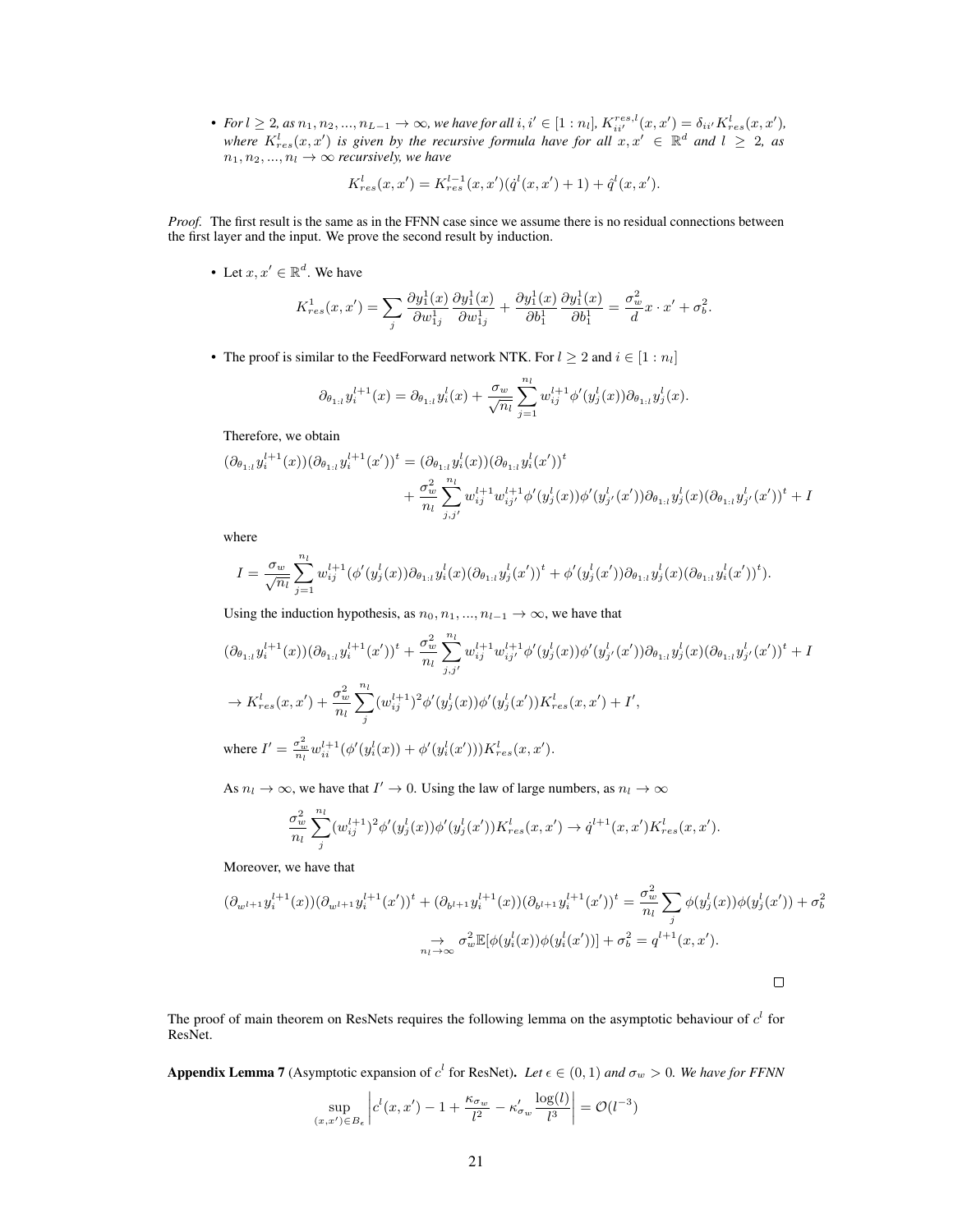where  $\kappa_{\sigma_w}, \kappa'_{\sigma_w} > 0$  are two constants that depend on  $\sigma_w$ . *Moreover, we have that*

$$
\sup_{(x,x')\in B_{\epsilon}} \left| f'(c^l(x,x')) - 1 + \frac{3(1+\frac{2}{\sigma_w^2})}{l} - \kappa_{\sigma_W}'' \frac{\log(l)}{l^2} \right| = \mathcal{O}(l^{-2}).
$$

where  $f$  is the ReLU correlation function given in fact [12](#page-5-0) and  $\kappa''_{\sigma_W} > 0$  is a constant that depends on  $\sigma_w$ .

*Proof.* Let  $\epsilon \in (0,1)$ .

• Let  $x \neq x' \in \mathbb{R}^d$ , and  $c^l := c^l(x, x')$ . It is straightforward that the variance terms follow the recursive form

$$
q^{l}(x,x) = q^{l-1}(x,x) + \sigma_w^2/2q^{l-1}(x,x) = (1 + \sigma_w^2/2)^{l-1}q^1(x,x)
$$
  
Leveraging this observation, we have that

$$
c^{l+1} = \frac{1}{1+\alpha}c^l + \frac{\alpha}{1+\alpha}f(c^l),
$$

where f is the ReLU correlation function given in fact [12](#page-5-0) and  $\alpha = \frac{\sigma_w^2}{2}$ . Recall that

$$
f(c) = \frac{1}{\pi}c \arcsin(c) + \frac{1}{\pi}\sqrt{1 - c^2} + \frac{1}{2}c.
$$

As in the proof of Appendix Lemma [1,](#page-5-5) let  $\gamma_l = 1 - c^l$ , therefore, using Taylor expansion of f near 1 given in fact [14](#page-5-2) yields

$$
\gamma_{l+1} = \gamma_l - \frac{\alpha s}{1+\alpha} \gamma_l^{3/2} - \frac{\alpha b}{1+\alpha} \gamma_l^{5/2} + O(\gamma_l^{7/5}).
$$

This form is exactly the same as in the proof of Appendix Lemma [1](#page-5-5) with  $s' = \frac{\alpha s}{1+\alpha}$  and  $b' = \frac{\alpha b}{1+\alpha}$ . Thus, following the same analysis we conclude.

For the second result, observe that the derivation is the same as in Appendix Lemma [1.](#page-5-5)

$$
\Box
$$

The next theorem shows that no matter what the choice of  $\sigma_w > 0$ , the normalized NTK of a ResNet will always have a subexponential convergence rate to a limiting  $K_{res}^{\infty}$ .

Theorem 2 (NTK for ResNet). *Consider a ResNet satisfying*

$$
y^{l}(x) = y^{l-1}(x) + \mathcal{F}(w^{l}, y^{l-1}(x)), \quad l \ge 2,
$$
\n(14)

where  $F$  is a dense layer with ReLU activation. Let  $K_{res}^L$  be the corresponding NTK and  $\bar{K}_{res}^L = K_{res}^L/\alpha_L$ *(Normalized NTK)* with  $\alpha_L = L(1 + \frac{\sigma_w^2}{2})^{L-1}$ . Then, we have

$$
\sup_{x \in E} |\bar{K}_{res}^{L}(x,x) - \bar{K}_{res}^{\infty}(x,x)| = \Theta(L^{-1})
$$

*Moreover, there exists a constant*  $\lambda \in (0,1)$  *such that for all*  $\epsilon \in (0,1)$ 

$$
\sup_{x,x'\in B_{\epsilon}} \left| \bar{K}_{res}^L(x,x') - \bar{K}_{res}^{\infty}(x,x') \right| = \Theta(L^{-1}\log(L)),
$$

 $where \ \bar{K}_{res}^{\infty}(x, x') = \frac{\sigma_w^2 ||x|| ||x'||}{d} (1 - (1 - \lambda) \mathbb{1}_{x \neq x'}).$ 

*Proof.* Let  $\epsilon \in (0,1)$ ,  $E \subset \mathbb{R}^d$ , and  $x, x' \in \mathbb{R}^d$ . We first prove the result for the diagonal terms  $K_{res}^L(x, x)$ , we deal afterwards with off-diagonal terms  $K_{res}^L(x, x')$ .

<span id="page-14-0"></span>• Diagonal terms: from fact [12,](#page-5-0) we have that  $\dot{q}^l(x,x) = \frac{\sigma_w^2}{2} f(1) = \frac{\sigma_w^2}{2}$ . Moreover, it is easy to see that the variance terms for a ResNet follow the recursive formula  $q^{l}(x, x) = q^{l-1}(x, x) + \sigma_w^2/2 \times$  $q^{l-1}(x, x)$ , hence

$$
q^{l}(x,x) = (1 + \sigma_w^{2}/2)^{l-1} \frac{\sigma_w^{2}}{d} ||x||^{2}
$$
 (15)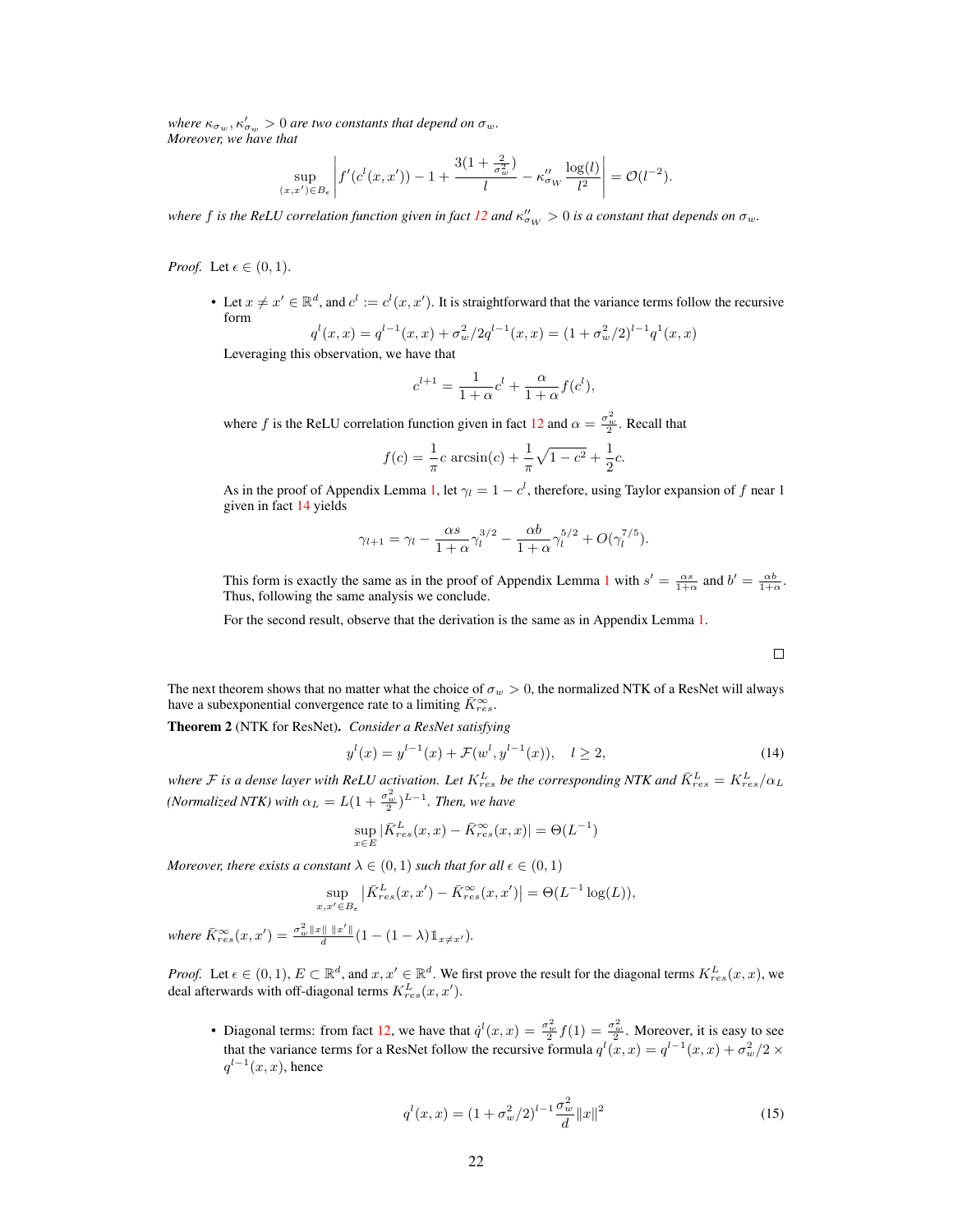Recall that the recursive formula of NTK of a ResNet with fully-connected layers is given by (Appendix Lemma [2\)](#page-12-0)

$$
K_{res}^l(x, x') = K_{res}^{l-1}(x, x')\left(\dot{q}^l(x, x') + 1\right) + q^l(x, x')
$$

Hence, for the diagonal terms we obtain

$$
K_{res}^l(x,x) = K_{res}^{l-1}(x,x) \left(\frac{\sigma_w^2}{2} + 1\right) + q^l(x,x)
$$

Letting  $\hat{K}_{res}^l = K_{res}^l / \left(1 + \frac{\sigma_w^2}{l}\right)^{l-1}$  yields

$$
\hat{K}_{res}^l(x,x) = \hat{K}_{res}^{l-1}(x,x) + \frac{\sigma_w^2}{d} ||x||^2
$$

Therefore,  $\bar{K}_{res}^l(x,x) = \frac{\hat{K}_{res}^1(x,x)}{l} + (1 - 1/l) \frac{\sigma_w^2}{d} ||x||^2$ , the conclusion is straightforward since E is compact and  $\hat{K}_{res}^1(x, x)$  is continuous which implies that it is uniformly bounded on E.

• Off-diagonal terms: the argument is similar to that of Theorem [1](#page-11-0) with few key differences. From Appendix Lemma [7](#page-13-0) we have that

$$
\sup_{(x,x')\in B_{\epsilon}} \left| c^l(x,x') - 1 + \frac{\kappa_{\sigma_w}}{l^2} - \kappa'_{\sigma_w} \frac{\log(l)}{l^3} \right| = \mathcal{O}(l^{-3})
$$

where  $\kappa_{\sigma_w}, \kappa'_{\sigma_w} > 0$ . Moreover, we have that

$$
\sup_{(x,x')\in B_{\epsilon}} \left| f'(c^l(x,x')) - 1 + \frac{3(1+\frac{2}{\sigma_w^2})}{l} - \kappa_{\sigma_w}'' \frac{\log(l)}{l^2} \right| = \mathcal{O}(l^{-2}).
$$

Let  $\alpha = \frac{\sigma_w^2}{2}$ . We also have  $\dot{q}^{l+1}(x, x') = \alpha f'(c^l(x, x'))$  where f is the ReLU correlation function given in fact [12.](#page-5-0) It follows that for all  $(x, x') \in B_{\epsilon}$ 

$$
1 + \dot{q}^{l+1}(x, x') = (1 + \alpha)(1 - 3l^{-1} + \zeta \frac{\log(l)}{l^2} + \mathcal{O}(l^{-3}))
$$

for some constant  $\zeta \neq 0$  that does not depend on  $x, x'$ . The bound  $\mathcal O$  does not depend on  $x, x'$  either. Now let  $a_l = \frac{K_{res}^{l+1}(x, x')}{(1+\infty)^l}$  $\frac{\text{res } (x,x)}{(1+\alpha)^l}$ . Using the recursive formula of the NTK, we obtain

$$
a_l = \lambda_l a_{l-1} + b_l
$$

where  $\lambda_l = 1 - 3l^{-1} + \zeta \frac{\log(l)}{l^2} + \mathcal{O}(l^{-3}), b_l = \frac{\sigma_w^2}{d} \sqrt{\|x\| \|x'\|} f(c^l(x, x')) = q(x, x') + \mathcal{O}(l^{-2})$ with  $q(x, x') = \frac{\sigma_w^2}{d} \sqrt{\|x\| \|x'\|}$  and where we used the fact that  $c^l(x, x') = 1 + \mathcal{O}(l^{-2})$  (Appendix Lemma [1\)](#page-5-5) and the formula for ResNet variance terms given by equation [\(15\)](#page-14-0). Observe that all bounds  $\mathcal O$  are independent from the inputs  $(x, x')$ . Therefore, using Appendix Lemma [6,](#page-10-0) we have

$$
\sup_{x,x' \in B_{\epsilon}} \left| K_{res}^{L+1}(x,x')/L(1+\alpha)^L - \bar{K}_{res}^{\infty}(x,x') \right| = \Theta(L^{-1}\log(L)),
$$

which can also be written as

$$
\sup_{x,x' \in B_{\epsilon}} \left| K_{res}^{L}(x,x')/(L-1)(1+\alpha)^{L-1} - \bar{K}_{res}^{\infty}(x,x') \right| = \Theta(L^{-1}\log(L)),
$$

We conclude by observing that  $K_{res}^{L}(x, x')/(L-1)(1+\alpha)^{L-1} = K_{res}^{L}(x, x')/L(1+\alpha)^{L-1}$  +  $\mathcal{O}(L^{-1})$  where  $\mathcal O$  can be chosen to depend only on  $\epsilon$ .

 $\Box$ 

### 5.3 Spectral decomposition of the limiting NTK

#### 5.3.1 Review on Spherical Harmonics

We start by giving a brief review of the theory of Spherical Harmonics MacRobert (1967). Let  $\mathbb{S}^{d-1}$  be the unit sphere in  $\mathbb{R}^d$  defined by  $\mathbb{S}^{d-1} = \{x \in \mathbb{R}^d : ||x||_2 = 1\}$ . For some  $k \ge 1$ , there exists of Spherical Harmonics of degree k with  $N(d, k) = \frac{2k+d-2}{k} {k+d-3 \choose d-2}$ .

The set of functions  $(Y_{k,j})_{k\geq 1,j\in[1:N(d,k)]}$  form an orthonormal basis with respect to the uniform measure on the unit sphere  $\mathbb{S}^{d-1}$ .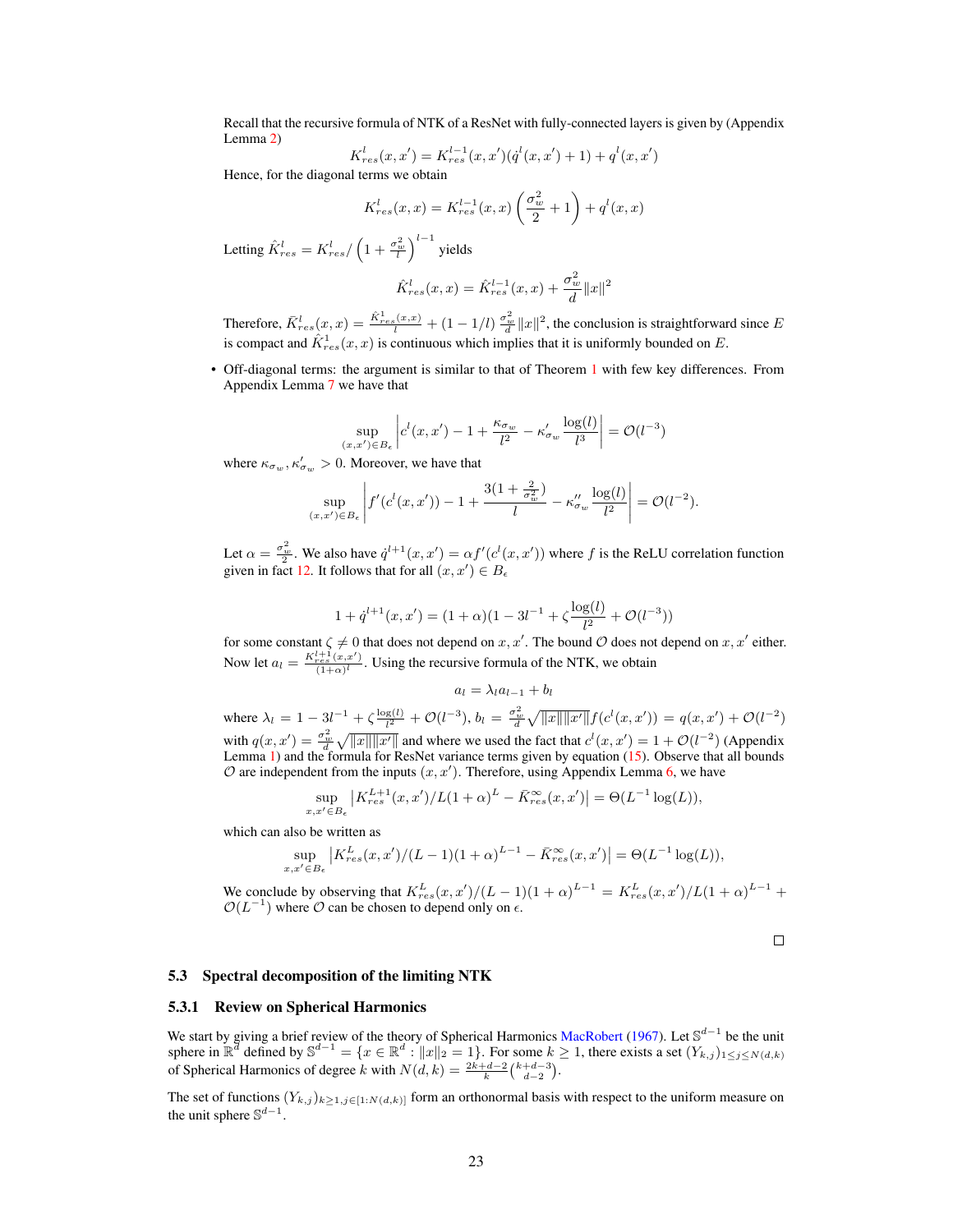For some function  $q$ , the Hecke-Funk formula is given by

 $\cdot$ 

$$
\int_{\mathbb{S}^{d-1}} g(\langle x, w \rangle) Y_{k,j}(w) d\nu_{d-1}(w) = \frac{\Omega_{d-1}}{\Omega_d} Y_{k,j}(x) \int_{-1}^1 g(t) P_k^d(t) (1-t^2)^{(d-3)/2} dt
$$

where  $\nu_{d-1}$  is the uniform measure on the unit sphere  $\mathbb{S}^{d-1}$ ,  $\Omega_d$  is the volume of the unit sphere  $\mathbb{S}^{d-1}$ , and  $P_k^d$ is the multi-dimensional Legendre polynomials given explicitly by Rodrigues' formula

$$
P_k^d(t) = \left(-\frac{1}{2}\right)^k \frac{\Gamma(\frac{d-1}{2})}{\Gamma(k + \frac{d-1}{2})} \left(1 - t^2\right)^{\frac{3-d}{2}} \left(\frac{d}{dt}\right)^k \left(1 - t^2\right)^{k + \frac{d-3}{2}}
$$

 $(P_k^d)_{k \geq 0}$  form an orthogonal basis of  $L^2([-1, 1], (1 - t^2)^{\frac{d-3}{2}} dt)$ , i.e.

$$
\langle P_k^d, P_{k'}^d \rangle_{L^2([-1,1], (1-t^2)^{\frac{d-3}{2}} dt)} = \delta_{k,k'}
$$

where  $\delta_{ij}$  is the Kronecker symbol. Moreover, we have

$$
||P_k^d||^2_{L^2([-1,1],(1-t^2)^{\frac{d-3}{2}}dt)} = \frac{(k+d-3)!}{(d-3)(k-d+3)!}
$$

Using the Heck-Funk formula, we can easily conclude that any dot product kernel on the unit sphere  $\mathbb{S}^{d-1}$ , i.e. and kernel of the form  $\kappa(x, x') = g(\langle x, x' \rangle)$  can be decomposed on the Spherical Harmonics basis. Indeed, for any  $x, x' \in \mathbb{S}^{d-1}$ , the decomposition on the spherical harmonics basis yields

$$
\kappa(x, x') = \sum_{k \ge 0} \sum_{j=1}^{N(d,k)} \left[ \int_{\mathbb{S}^{d-1}} g(\langle w, x' \rangle) Y_{k,j}(w) d\nu_{d-1}(w) \right] Y_{k,j}(x)
$$

Using the Hecke-Funk formula yields

$$
\kappa(x, x') = \sum_{k \ge 0} \sum_{j=1}^{N(d,k)} \left[ \frac{\Omega_{d-1}}{\Omega_d} \int_{-1}^1 g(t) P_k^d(t) (1-t^2)^{(d-3)/2} dt \right] Y_{k,j}(x) Y_{k,j}(x')
$$

we conclude that

$$
\kappa(x, x') = \sum_{k \ge 0} \mu_k \sum_{j=1}^{N(d,k)} Y_{k,j}(x) Y_{k,j}(x')
$$

where  $\mu_k = \frac{\Omega_{d-1}}{\Omega_k}$  $\frac{d_{d-1}}{\Omega_d} \int_{-1}^1 g(t) P_k^d(t) (1-t^2)^{(d-3)/2} dt.$ 

We use these result in the proof of the next theorem.

**Proposition 2** (Spectral decomposition). Let  $\kappa^L$  be either, the NTK ( $K^L$ ) for an FFNN with L layers initialized on the Ordered phase, The Average NTK (AK<sup>L</sup>) for an FFNN with L layers initialized on the EOC, or the<br>Normalized NTK ( $\bar{K}^L_{res}$ ) for a ResNet with L layers (Fully Connected). Then, for all  $L \geq 1$ , there exists  $(\mu_k^$ *such that for all*  $x, x' \in \mathbb{S}^{d-1}$ 

$$
\kappa^{L}(x, x') = \sum_{k \geq 0} \mu_k^{L} \sum_{j=1}^{N(d,k)} Y_{k,j}(x) Y_{k,j}(x').
$$

 $(Y_{k,j})_{k\geq 0,j\in[1:N(d,k)]}$  are spherical harmonics of  $\mathbb{S}^{d-1}$ , and  $N(d,k)$  is the number of harmonics of order k. *Moreover, we have that*  $0 < \mu_0^{\infty} = \lim_{L \to \infty} \mu_0^L < \infty$ , and for all  $k \ge 1$ ,  $\lim_{L \to \infty} \mu_k^L = 0$ .

*Proof.* From the recursive formulas of the NTK for FFNN and ResNet architectures, it is straightforward that on the unit sphere  $\mathbb{S}^{d-1}$ , the kernel  $\kappa^L$  is zonal in the sense that it depends only on the scalar p precisely, for all  $L \geq 1$ , there exists a function  $g^L$  such that for all  $x, x' \in \mathbb{S}^{d-1}$ 

$$
\kappa^L(x, x') = g^L(\langle x, x' \rangle)
$$

using the previous results on Spherical Harmonics, we have that for all  $x, x' \in \mathbb{S}^{d-1}$ 

$$
\kappa^{L}(x, x') = \sum_{k \geq 0} \mu_{k}^{L} \sum_{j=1}^{N(d,k)} Y_{k,j}(x) Y_{k,j}(x')
$$

where  $\mu_k^L = \frac{\Omega_{d-1}}{\Omega_d}$  $\frac{d^2d-1}{\Omega_d} \int_{-1}^1 g^L(t) P_k^d(t) (1-t^2)^{(d-3)/2} dt.$